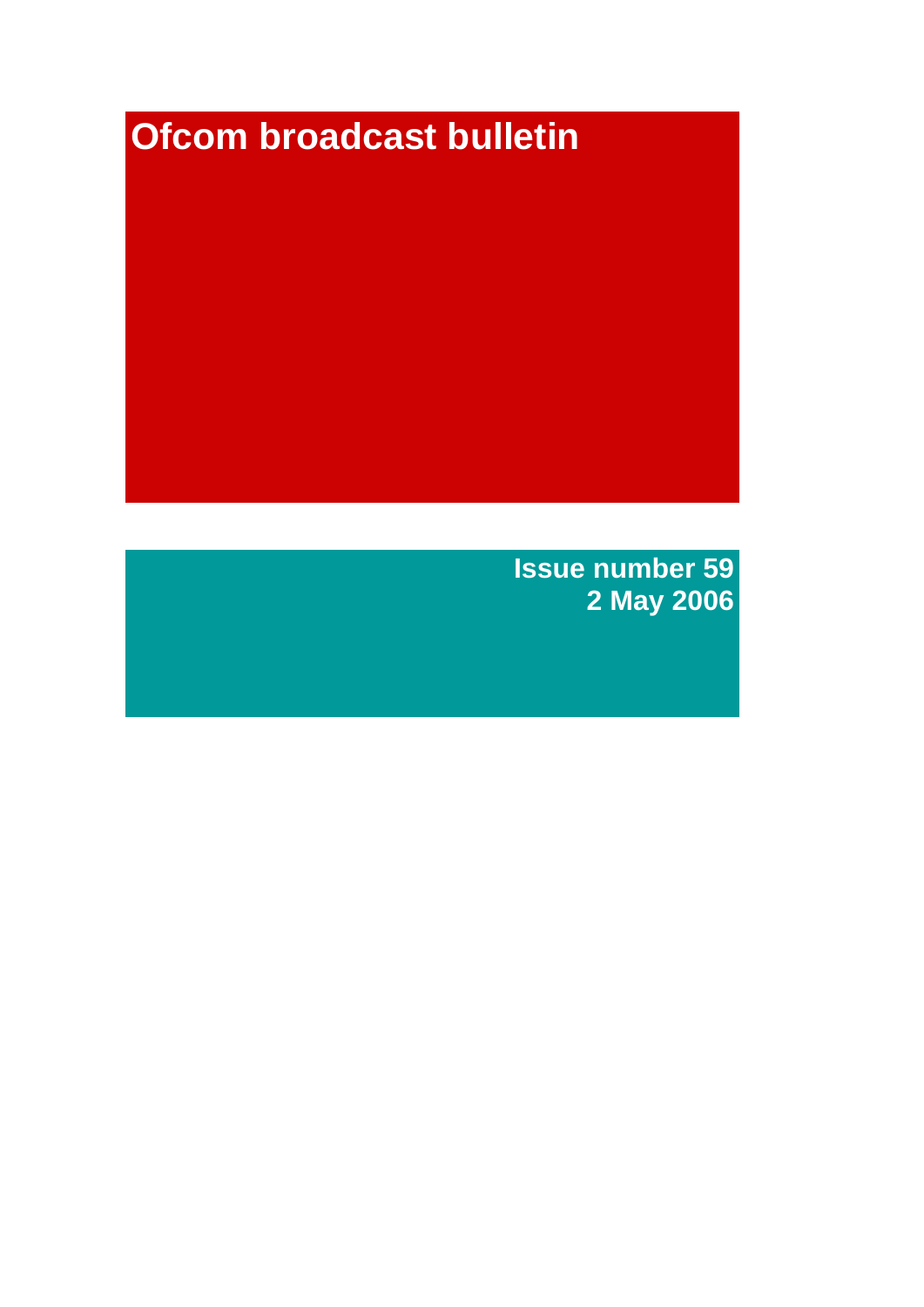Ofcom broadcast bulletin 59 2 May 2006

## **Contents**

| Introduction |  |
|--------------|--|
|              |  |

# **Standards cases**

| In Breach     |    |
|---------------|----|
| Resolved      | x  |
| Not in Breach | 13 |

# **Fairness and Privacy cases**

| Upheld in Part                               | 16  |
|----------------------------------------------|-----|
| Other programmes not in breach/outside remit | 33. |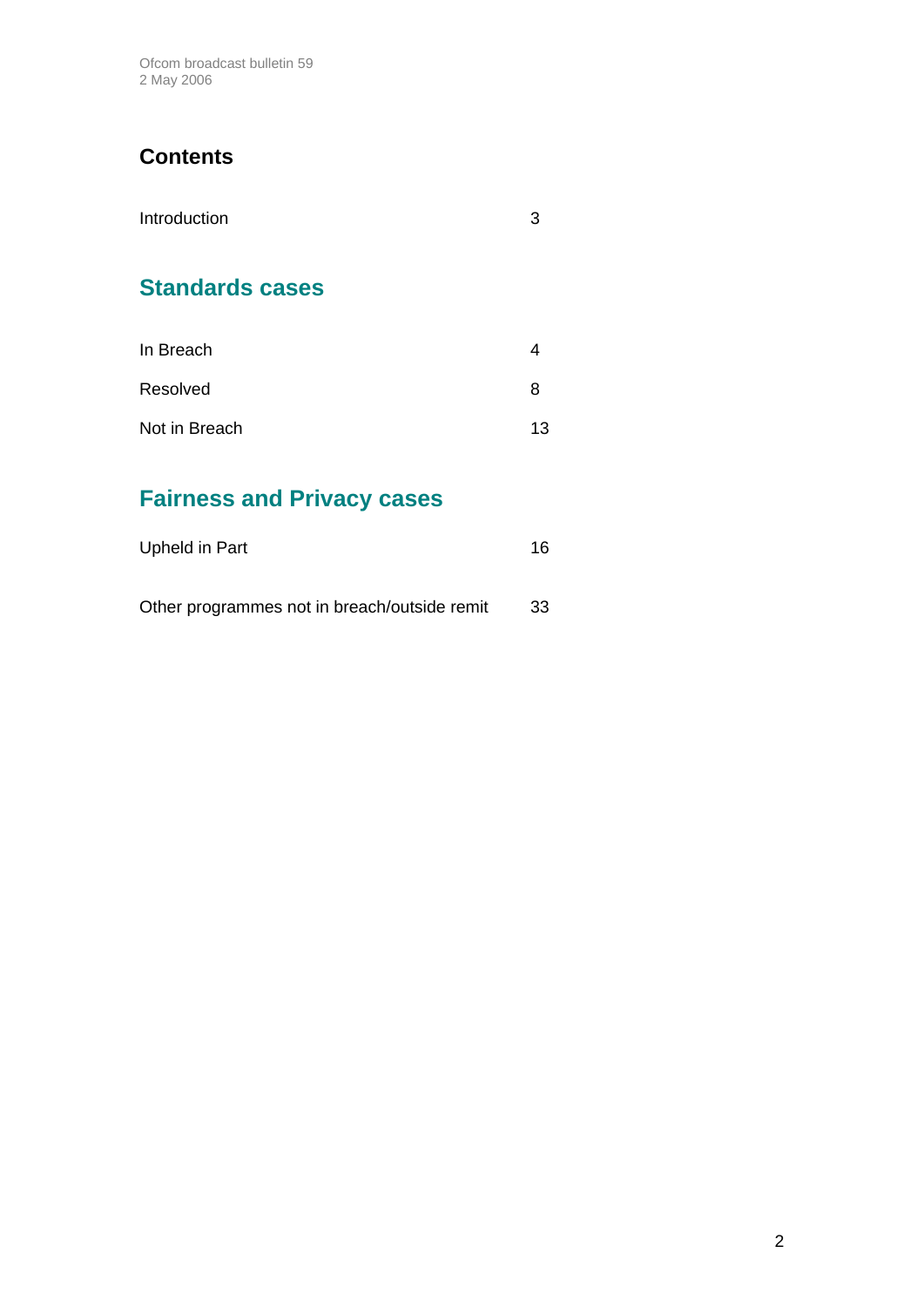## **Introduction**

Ofcom's Broadcasting Code took effect on 25 July 2005 (with the exception of Rule 10.17 which came into effect on 1 July 2005). This Code is used to assess the compliance of all programmes broadcast on or after 25 July 2005. The Broadcasting Code can be found at http://www.ofcom.org.uk/tv/ifi/codes/bcode/

The Rules on the Amount and Distribution of Advertising (RADA) apply to advertising issues within Ofcom's remit from 25 July 2005. The Rules can be found at http://www.ofcom.org.uk/tv/ifi/codes/advertising/#content

The Communications Act 2003 allowed for the codes of the legacy regulators to remain in force until such time as Ofcom developed its own Code. While Ofcom has now published its Broadcasting Code, the following legacy Codes apply to content broadcast before 25 July 2005.

- Advertising and Sponsorship Code (Radio Authority)
- News & Current Affairs Code and Programme Code (Radio Authority)
- Code on Standards (Broadcasting Standards Commission)
- Code on Fairness and Privacy (Broadcasting Standards Commission)
- Programme Code (Independent Television Commission)
- Programme Sponsorship Code (Independent Television Commission)
- Rules on the Amount and Distribution of Advertising

From time to time adjudications relating to advertising content may appear in the bulletin in relation to areas of advertising regulation which remain with Ofcom (including the application of statutory sanctions by Ofcom).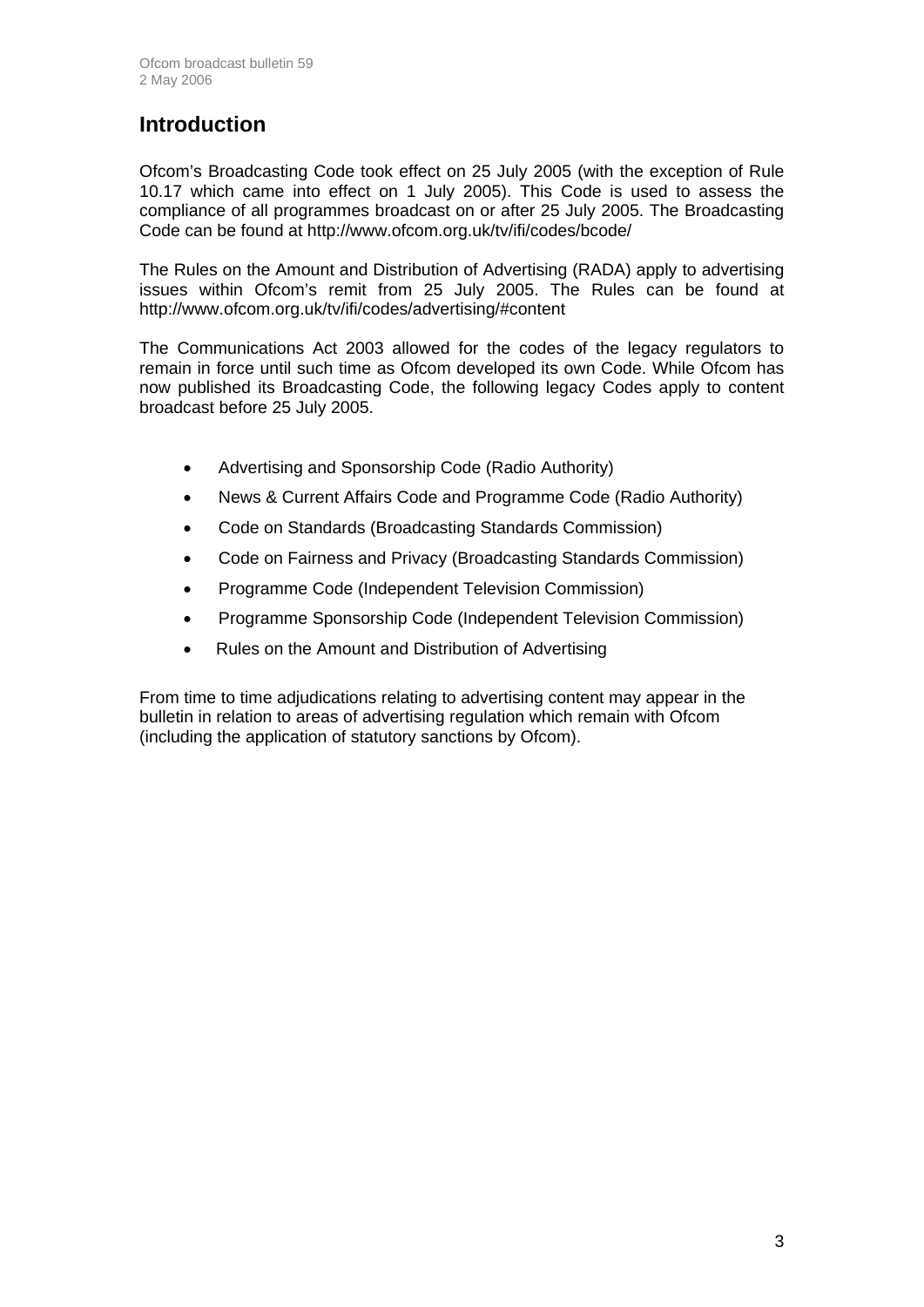# **Standards cases**

## **In Breach**

## **Sony Ericsson Christmas Calling**

*Channel 4, 11 December 2005, 14:35*

#### **Introduction**

This programme, sponsored by Sony Ericsson, featured performances from a variety of artists plus a number of viewer competitions offering prizes apparently chosen by the featured guests.

Throughout the programme, there were numerous visual and verbal references to Sony Ericsson and Sony products. These included:

- sponsor credits at the beginning and end of the programme and also into and out of each commercial break;
- a reference to the full programme title by the programme presenter at the beginning of the programme and into and out of each break;
- six viewer competitions, each offering a Sony Walkman mobile telephone as part of the prize. Of these competitions, two featured additional Sony branded prizes including a television, a PSP (a hand held computer game), a camera, a notebook computer and a DVD recorder. In footage filmed for these two competitions, artists were shown inside Sony stores looking at Sony products with one shot showing the band HARD-Fi holding a Sony branded carrier bag up to the camera;
- a music video, filmed in Japan, featuring the band HARD-Fi, in which they were shown inside a Sony store trying out products. The video also featured scenes in which neon advertisements featuring Sony products appeared prominently; and
- performances by artists signed to the Sony BMG record label.

A viewer complained that the programme appeared to be a "sponsored advert for Sony".

#### **Response**

Channel 4 said that while the programme was sponsored by Sony Ericsson, it was produced by Freedom TV - an independent television production company. At no time did Sony Ericsson have any influence at all over the content of the programme. The editorial responsibility for the programme rested with Freedom TV and the commissioning editors at Channel 4, between whom there was regular and close liaison throughout the commissioning and production process.

The benefits to Sony Ericsson of funding the programme were solely the sponsor credits and the right to use certain content off air. At no point did Sony Ericsson have any involvement in the production of the programme, and certainly not so as to distort it for any commercial purpose or to compromise the independence of editorial control.

With reference to the programme name, Channel 4 said that the Broadcasting Code permits sponsored programmes to incorporate the sponsor's name in the programme title. In such cases, Channel 4 considered it appropriate to bill and promote the programme by the full title. The title sequence and sponsorship credits reflected the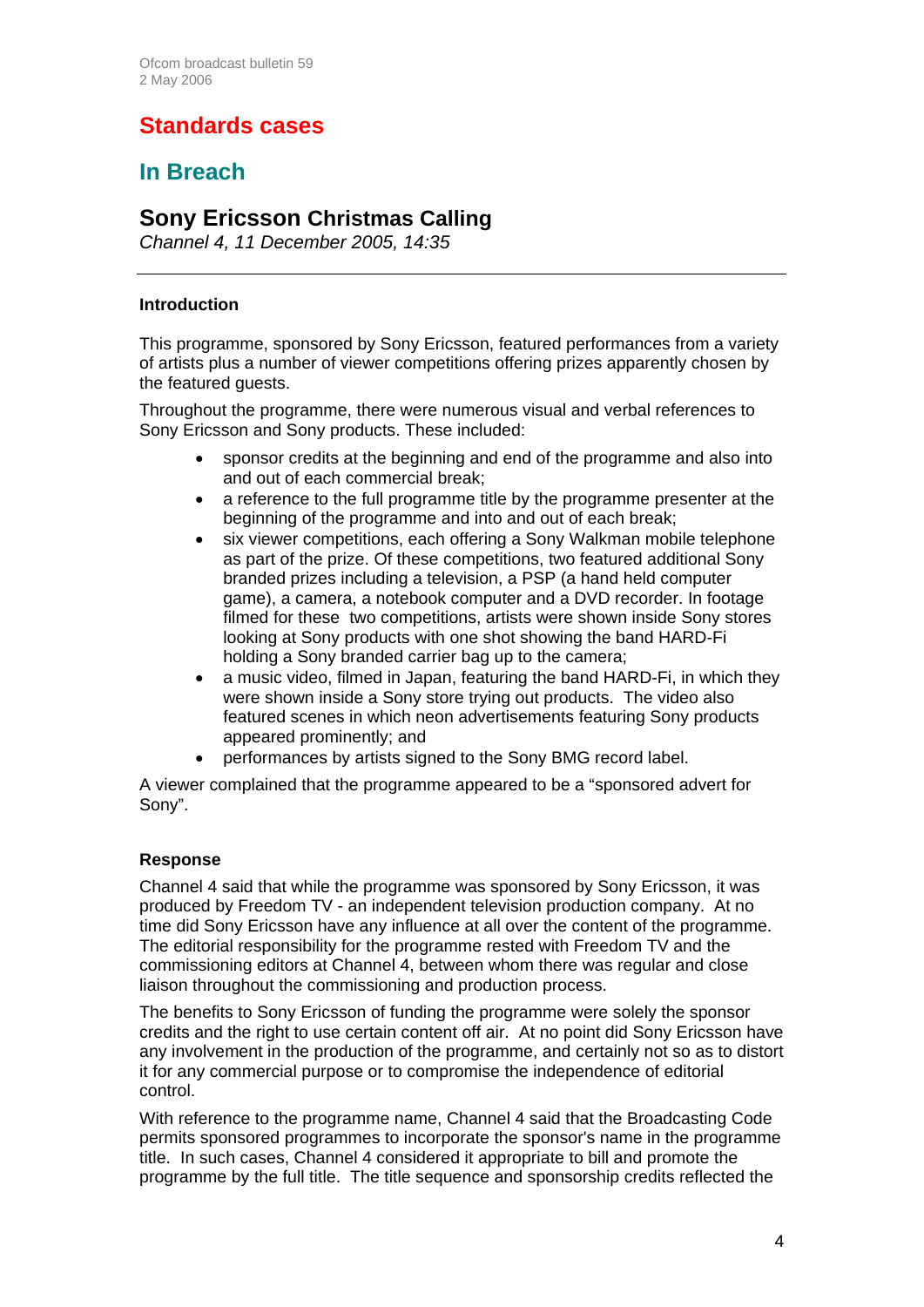full name of the programme. Channel 4 took the view that a simple 'intro and outro' in each part of the programme was not excessive. While the Code does not specify maximum durations for sponsorship credits, Channel 4 said that the references to the sponsor within the programme credits were limited to the maximum durations set out in earlier Sponsorship Codes enforced by the legacy regulator.

Regarding the viewer competitions, Channel 4 said that an important part of the editorial brief for the programme was to have a significant number of interactive viewer competitions. As the Code does not prevent sponsors from offering prizes in the programmes they are sponsoring, Channel 4 considered it appropriate for Sony products to be given away as prizes. Care was taken to ensure that any reference to the Sony brand were brief and secondary. Although there were a number of competitions, these were spread evenly throughout the 90 minute duration of the programme.

Channel 4 acknowledged that three of the artists featured were signed to the Sony BMG label but pointed out that other artists featured were signed to Warner, Universal and Innocent record labels. The selection of artists featured in the programme was the sole decision of the producers and the commissioning editors at Channel 4 and was entirely reflective of the genre of the programme (mainstream, pop music programme aimed at the 18–34 audience). The decision as to which artists to feature had nothing to do with the record label they were signed to.

#### **Decision**

Section 9 of the Broadcasting Code contains the rules that relate to broadcast sponsorship arrangements. These rules include the following requirements:

- A sponsor must not influence the content and/or scheduling of a programme in such a way as to impair the responsibility and editorial independence of the broadcaster.
- Sponsored programmes must be clearly identified as such by reference to the name and/or logo of the sponsor at the beginning and/or end of the programme.
- There should be no promotional reference to the sponsor within the programme. Non-promotional references are permitted only where they are editorially justified and incidental.

These rules help ensure that sponsorship arrangements are transparent and that programmes are not distorted for commercial purposes.

One way broadcasters notify audiences of sponsorship arrangements is by incorporating the sponsor's name into a programme title. Audiences are then aware that there is a relationship between the programme and the sponsor. In the case of this programme, we accept that the references to the sponsor in the credits/opening title helped identify the sponsorship arrangement and were not unduly prominent. We also accept that there was editorial justification for the presenter to refer to the full title of the programme, i.e. *Sony Ericsson Christmas Calling*, during the programme. However, we consider the number of times this was done during the course of the programme was excessive and not editorially justified.

With reference to the Sony branded prizes, the Code does not prevent a sponsor from donating prizes to a programme it is sponsoring. However, it does require that prize descriptions are brief and secondary and that any references to a sponsor in a programme should be editorially justified and incidental. In this case, the number of Sony branded prizes given away within the programme, coupled with the footage of the prizes shot within Sony stores resulted in references that were unduly prominent and not incidental.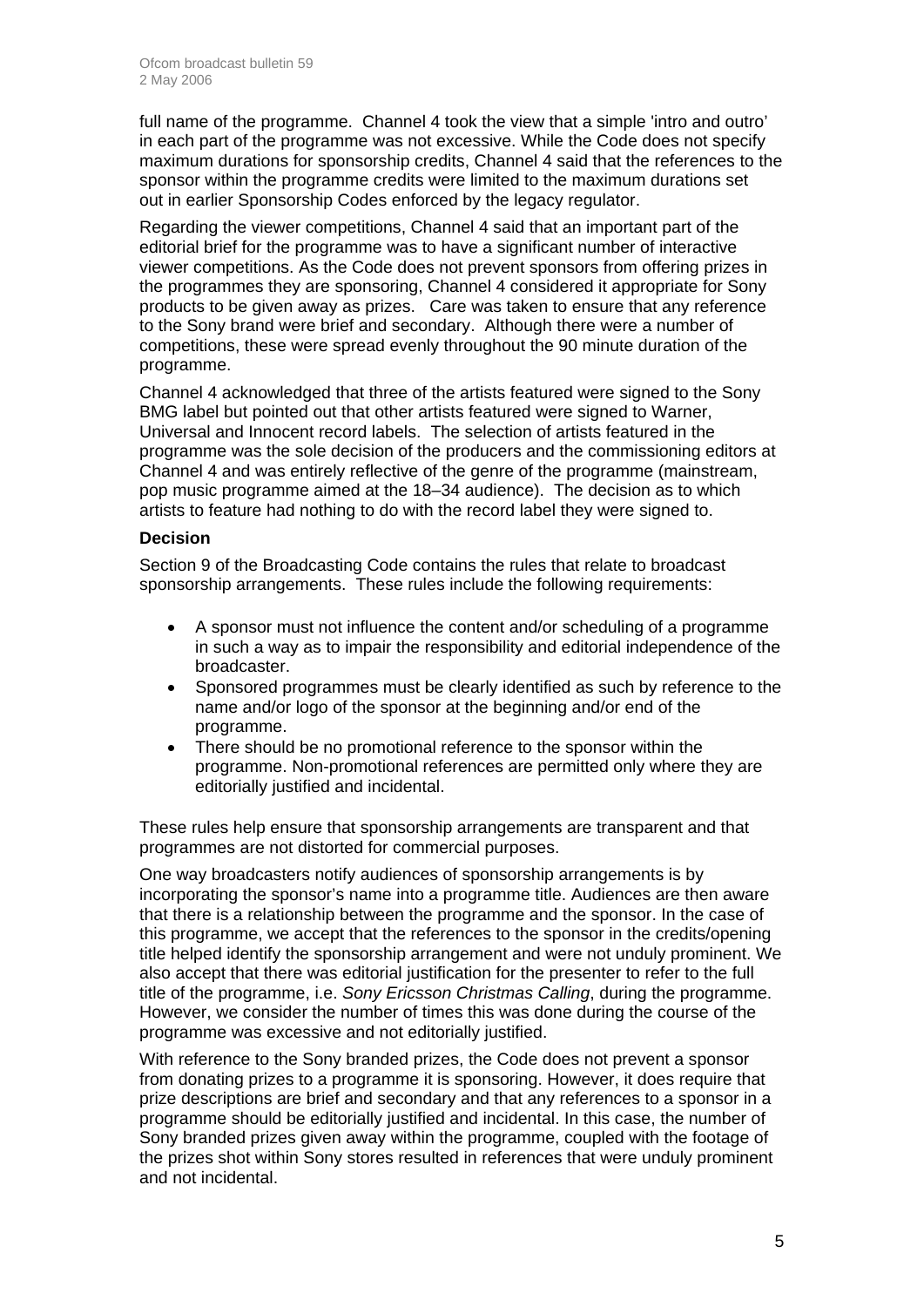We accept that the artists featured were chosen because of their appeal to the target audience, not as a result of their record label. However, we are concerned that the video featuring the band *HARD- Fi,* which appeared to be shot specifically for the programme, featured the band trying out a number of different Sony products in a Sony store as well as prominent shots of neon signs advertising the Sony Bravia television and the Sony Walkman telephone.

Not all the references to Sony in the programme were incidental, nor were they all editorially justified. When taken as a whole, this created the impression that the sponsor had unacceptably influenced the content of the programme.

#### **Breach of Rule 9.6**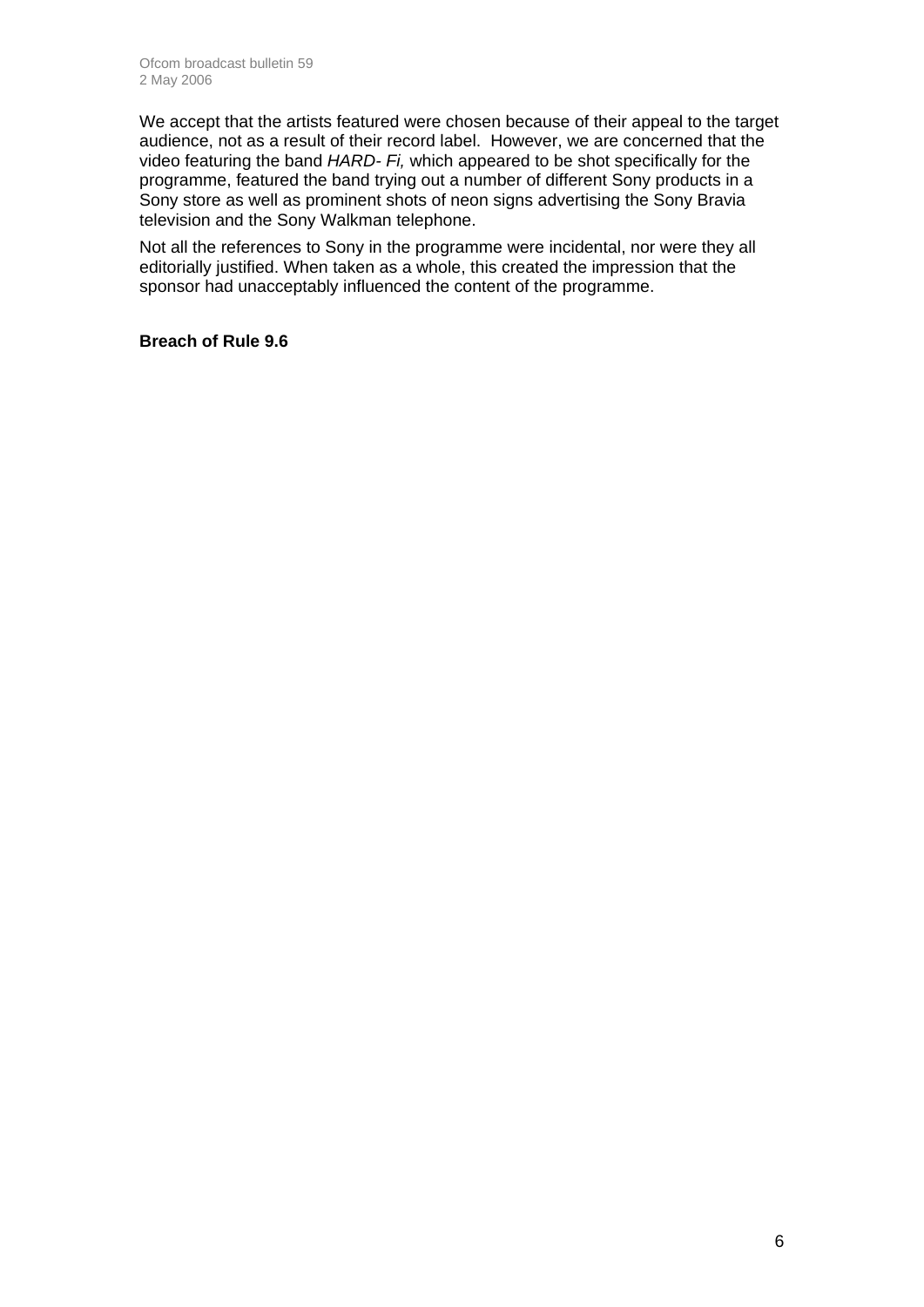## **Farishtay**  *SET MAX, 5 December 2005, 17:30*

#### **Introduction**

*Farishtay* is a Hindi movie about a woman who falls in love with a Police Inspector, only for him to be killed as he attempts to bring peace to a renegade village. A viewer complained that the film included an extended and fairly graphic sequence in which a large group of women were shot by an armed gang. Soon afterwards, there was another bloody sequence in which the lead character attacked members of the gang with a sword. The viewer complained that these scenes of violence had distressed her young niece.

We asked the licensee for its comments under Rules 1.3 (appropriate scheduling to protect children), 1.4 (the watershed must be observed), 1.11 (violence must be appropriately limited before the watershed) and 2.3 (offence must be justified by the context) of the Broadcasting Code.

#### **Response**

Sony Entertainment Television Asia Ltd, the licensee, accepted that the film should not have been shown before the watershed. It said that corrective measures had been taken to avoid a recurrence, including the creation of a separate playout for the UK channel, to ensure that material broadcast complied with the Broadcasting Code.

The broadcaster said that now SET MAX had gone through training and technical teething problems, it hoped the channel would replicate the 'great record' of its channel SET ASIA, which had been running for eight years.

#### **Decision**

A scene in the film depicted a group of women attacked by a gang of bikers. The women were fired upon, with one character, shown close-up, clearly being shot repeatedly. This was followed by an extended scene in which the lead character took his revenge on the attackers – wielding a sword, he stabbed the majority of gang members before punching their leader repeatedly with an iron chain. The scenes were too violent for the time of broadcast. However we welcome the broadcaster's agreement that it had made a scheduling error.

However, this incident came less than six months after a very similar breach on SET MAX. In August 2005, the channel showed a Hindi film called *Gangaajal*, containing offensive language and graphic violence, at 17:00; we found this in breach of Rule 1.3 (Bulletin 46).

In relation to *Gangaajal*, the licensee said that as the channel was under a test transmission period, it was in the process of training staff and putting compliance procedures in place. We were therefore extremely concerned that, five months later, SET MAX still did not have the proper processes in place.

Any future, similar compliance errors may lead to the consideration of further regulatory action.

#### **Breach of Rule 1.3**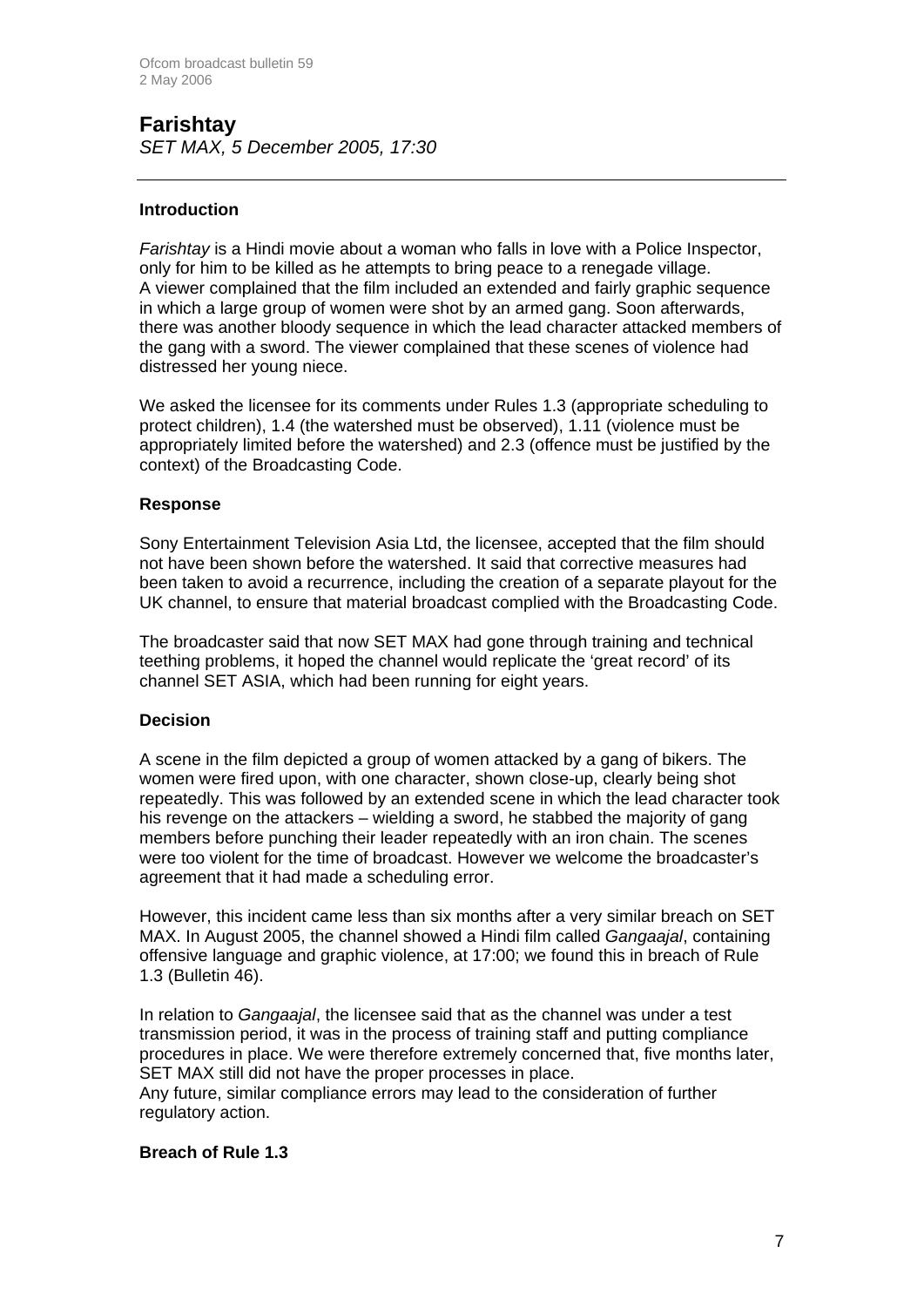# **Resolved**

**Outtake TV**  *BBC1, 9 January 2006, 20:30*

#### **Introduction**

This is an established 'blooper' series. In this programme, a reporter was seen trying to talk to camera but stumbling over his words, having to re-take the item a number of times. Frustration eventually got the better of him and he began to swear. This language was bleeped in the programme.

One viewer complained that the word "fuck" was audible at least once.

#### **Response**

The BBC said that although the word was not audible, it was concerned that in one or two instances it was possible to work out what had been said, as the bleeping was not complete. In one sense, this contributed to the comic effect of the presenter's mild irritation turning to anger. However the broadcaster recognised that this wasn't what people expected at that time of the evening.

In the event of any pre-watershed repeat showing, the programme would be reedited to make the disguising of the strong language fully effective.

#### **Decision**

An attempt had been made to obscure the strongest swearing in the programme. However, the editing was not sufficient to fully obscure the word. We welcome the BBC's decision to re-edit the programme to ensure that the disguising of the strong language is fully effective if this programme is repeated pre-watershed. As a result, we consider the matter resolved.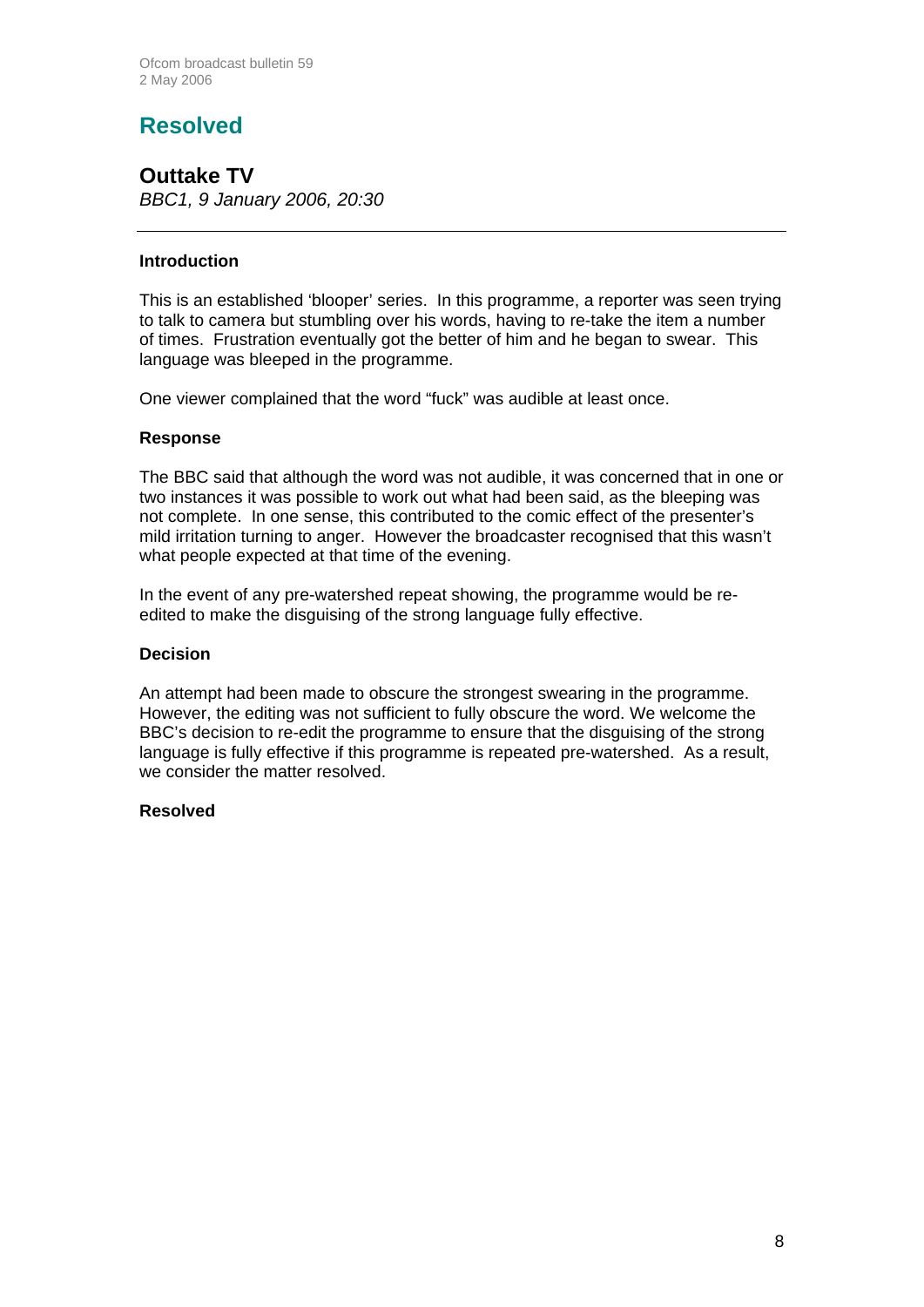## **Babe Aerobics**

*You TV, 15 March 2006, 07:00*

#### **Introduction**

A fitness instructor was concerned that the programme did not show correct training procedures. She felt that the lack of any warm-up, and the techniques displayed during the exercises, could result in serious injury to viewers using this as a training video.

#### **Response**

Following receipt of the complaint, the broadcaster removed the programme from its schedules while it carried out a full investigation. You TV said that each programme was supervised by a trained sports instructor. However, subsequent episodes would be preceded by advice that the programme was for entertainment only, and that viewers should seek professional advice from a qualified fitness instructor and medical advice before trying any of the exercises shown.

#### **Decision**

We welcome the broadcaster's decision to include advice to viewers in future broadcasts. We consider the matter resolved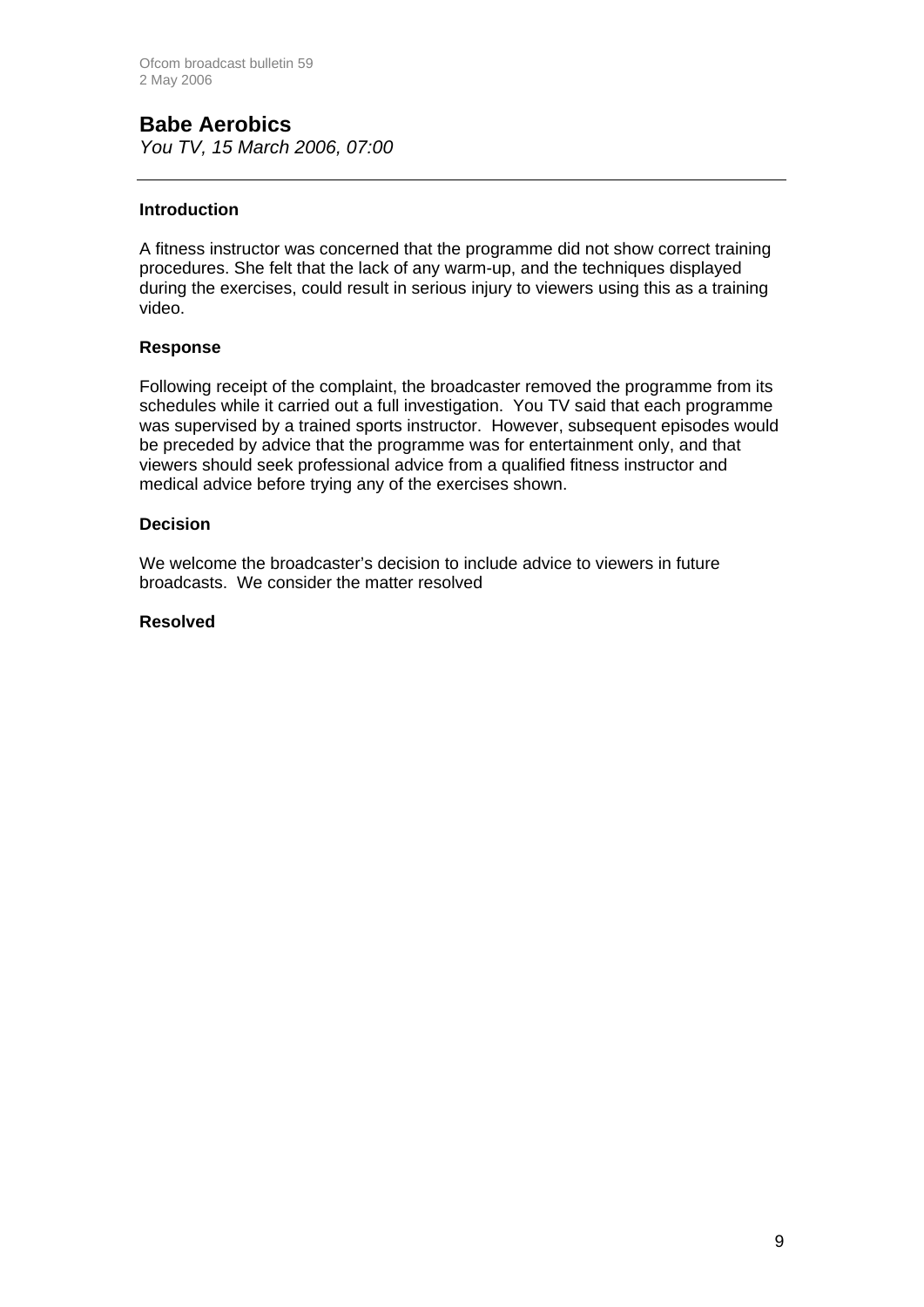# **Ali Malik Drivetime**

*Awaz FM, 28 March 2006, 16:00*

#### **Introduction**

This programme included a television review which discussed *EastEnders* and the storyline of Phil Mitchell's son, who had been living in the Square for a month without his father's knowledge.

A listener complained about a racist comment when the presenter surmised, "It's a shame if you don't know who your son is", to which his colleague responded, "That's true, but then that's white people".

#### **Response**

The station apologised for the incident, which it said did not reflect its policy of 'One Voice' regardless of colour, creed or religion.

The station explained that the comment was an off-the cuff remark by a volunteer, which was picked up immediately afterwards by the presenter off-air. The volunteer was suspended for one week and reminded of the station's programme policy. The volunteer had broadcast an apology to listeners when she returned the following week.

#### **Decision**

Rule 2.3 of the Broadcasting Code requires that material which may cause offence, including discriminatory treatment on grounds of race, is justified by the context. We agree with the broadcaster that the comment was unacceptable. We welcome the swift action that was taken to guide the volunteer, and the subsequent on-air apology she gave to listeners. We, therefore, consider the matter resolved.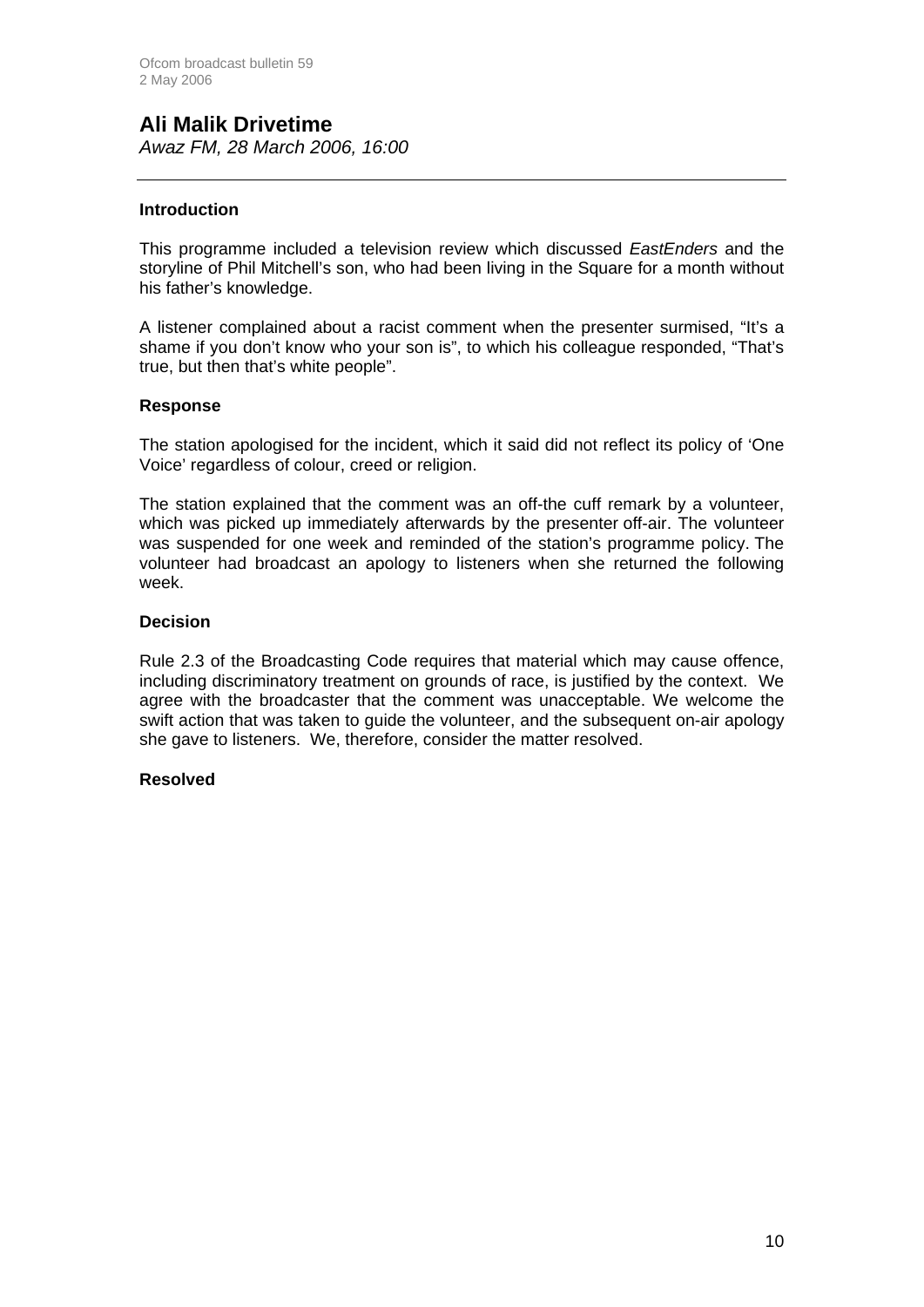## **Fireman Sam**  *CBeebies, 10 February 2006, 12.45*

#### **Introduction**

This episode of the long-running children's television series told the story of an old and carelessly stored electric blanket which caught fire. When Fireman Sam arrived at the fire, before he entered the building, he asked his colleague Elvis to ensure the electrical power source had been disconnected. After Elvis had disconnected the source, Fireman Sam went into the bedroom where the electric blanket was on fire and extinguished the blaze with water.

A complainant felt that extinguishing an electrical fire with water sent out an incorrect safety message to young children watching.

#### **Response**

The BBC said it had reviewed the episode and felt confident that Fireman Sam and his team followed the correct procedure by isolating the power source first before tackling the fire. As the sequence was short, there was little chance of viewers seeing the fire fighting without hearing of the precaution first.

Even so the programme makers were concerned that a small number of viewers seemed not to have picked up the safety precaution. This had been discussed with senior editors and another episode, which dealt in more detail with electrical fires, had now been edited to reinforce the safety message further. The BBC confirmed that next time the episode complained of was repeated, the additional episode reinforcing how to deal with electrical fires safely would be the next scheduled.

#### **Decision**

Although the storyline had followed the correct procedure, we welcome the BBC's action to reinforce the safety message for young viewers.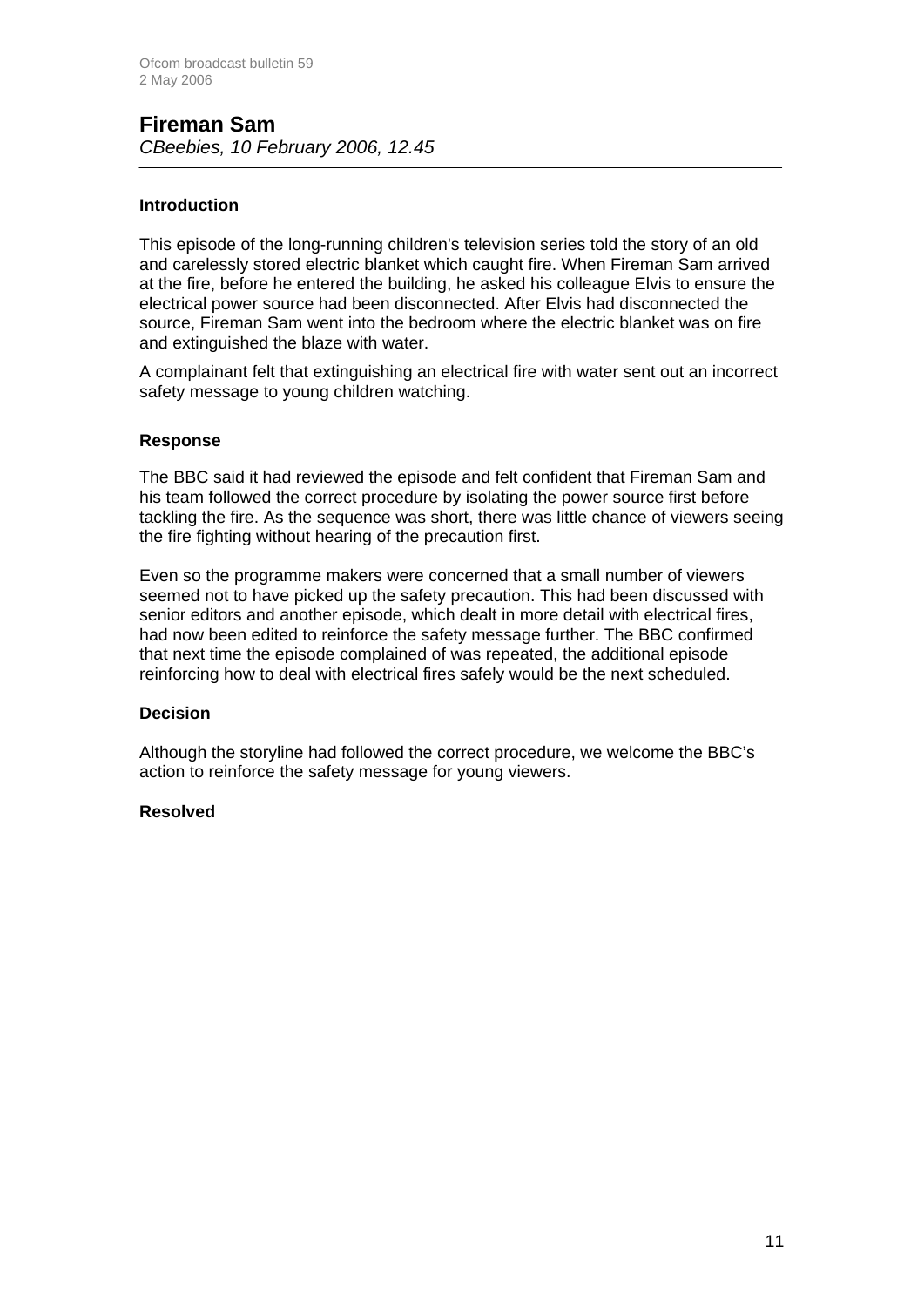#### **Brody and Louise in the Morning**  *Star 107.5 (Cheltenham), 20 March 2006, 06:00*

#### **Introduction**

In this radio breakfast show, a discussion took place concerning Brody's unusual choice of jacket. His co-presenter remarked: "It's one of those moments – it's borderline insanity. I think, you know, your bipolar disorder is lookin' a little – you know, it's come to the surface this morning." Brody then made repetitive noises and both presenters laughed before they moved on to discuss serious news items.

A listener who had bipolar disorder was offended by the presenters' comments concerning the condition, which he claimed included mimicry. He said that he had spoken to the broadcaster but had found the apology he received to be dismissive.

#### **Response**

Star 107.5 said that there had been serious technical issues with its playout system that morning. As the computer continually failed, the frustration the presenters suffered had led them to make light-hearted fun on air of the predicament they were in. This had resulted in a clearly flippant, though ill-judged, comment by Louise.

The broadcaster said that both presenters had offered a full apology to the complainant. They had not intended to ridicule people who had a bipolar disorder or to cause offence. The presenters had intended their conversation to be light-hearted banter and the comment had unfortunately occurred as a reaction to the stressful technical situation they were encountering.

The broadcaster told us that it had spoken to both presenters and assured us that such comments would not recur.

#### **Decision**

It was clear that the presenters were encountering ongoing technical problems, which prevented the broadcast of much of the pre-recorded output. They frequently had to extend conversations and occasionally shared their frustration with the audience.

The exchange, which involved equating a serious medical condition with an ill-judged choice of clothing and the mimicry of what the presenter considered to be behavioural symptoms of that condition, was insensitive. However the comments did not appear to have been made with the intention of offending.

Given the predicament in which the presenters found themselves, and the broadcaster's subsequent action, apology and assurance, we consider the matter resolved.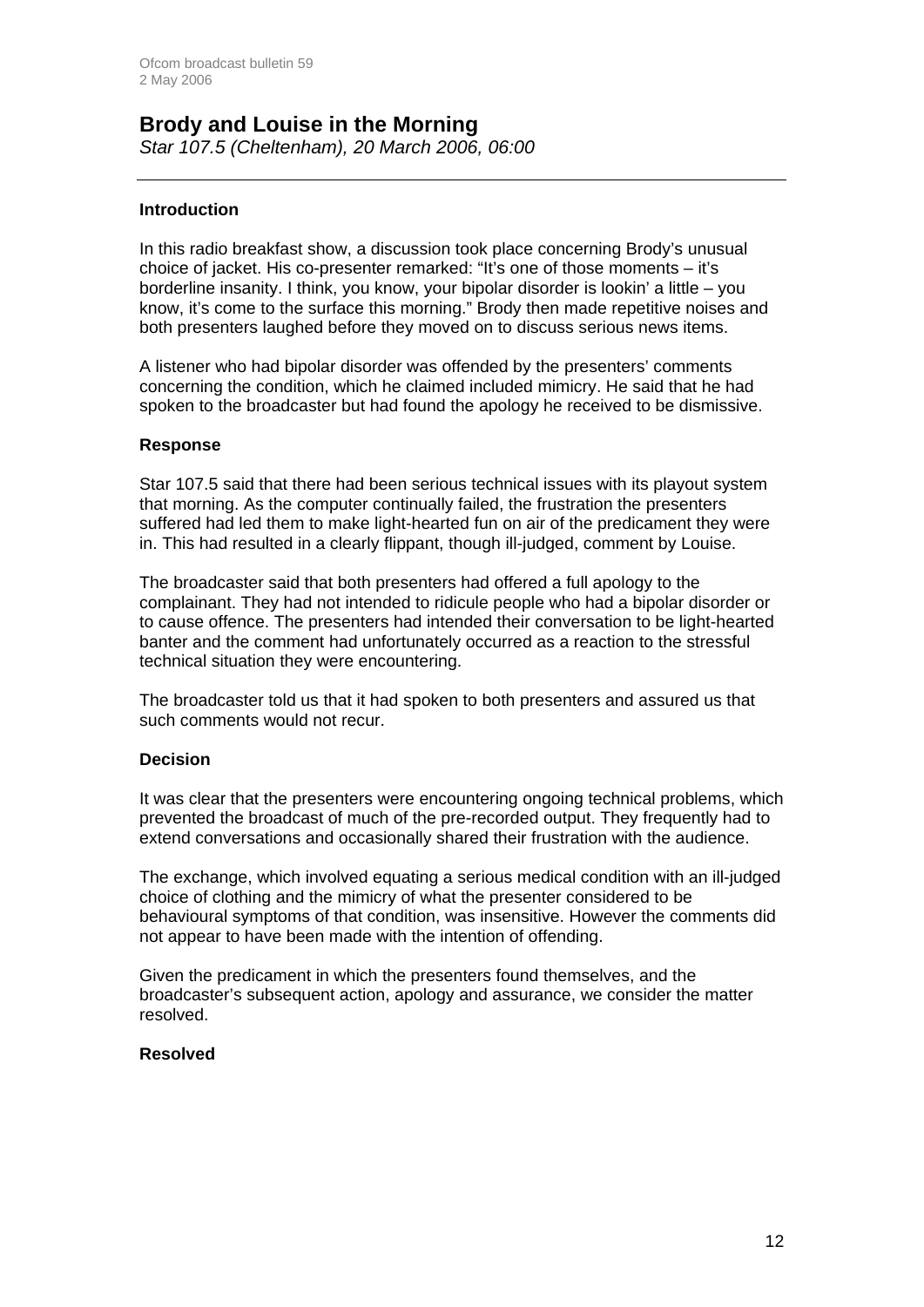# **Not Upheld**

## **Dispatches - The New Fundamentalists**

*Channel 4, 6 March 2006, 22:00*

#### **Introduction**

This edition of the Channel 4 current affairs strand was a personal view programme authored by journalist Rod Liddle. He profiled what he termed "Evangelical Christianity", examining the growth in Britain of what he described as a movement. He looked at how some Evangelical Christians view issues such as freedom of speech, education (including the sex education of young people) and homosexuality. He suggested that the movement's certainty of beliefs is leading to a growing intransigence which should be a cause for concern.

123 complaints were received. Issues raised included:

- allegations that the programme was not duly impartial;
- that it was offensive to Christians and their beliefs.

A number of complainants also said that the pre-broadcast trailers were inaccurate.

#### **Decision**

Current affairs programmes like *Dispatches* may air provocative journalism and viewers have a right to receive this as long as the requirements of the Broadcasting Code are met.

Our consideration of this programme focussed on three areas, as required by the Broadcasting Code:

- whether the programme, when dealing with matters of political or industrial controversy and matters relating to current public policy, was duly impartial;
- whether the programme was offensive so that it breached generally accepted standards; and
- as the content concerned religious belief, whether the programme approached the subject with a proper degree of responsibility and whether they subjected religious views or beliefs to abusive treatment.

With regard to the trails, we focussed on one area, as required by the Broadcasting Code:

• whether the trails materially misled the audience.

#### **Due Impartiality**

The rules on due impartiality apply to '*matters of political or industrial controversy and matters relating to current public policy'*. Where this programme dwelt on education issues in particular, these rules applied.

The fact that this was a personal view or authored programme was clearly signalled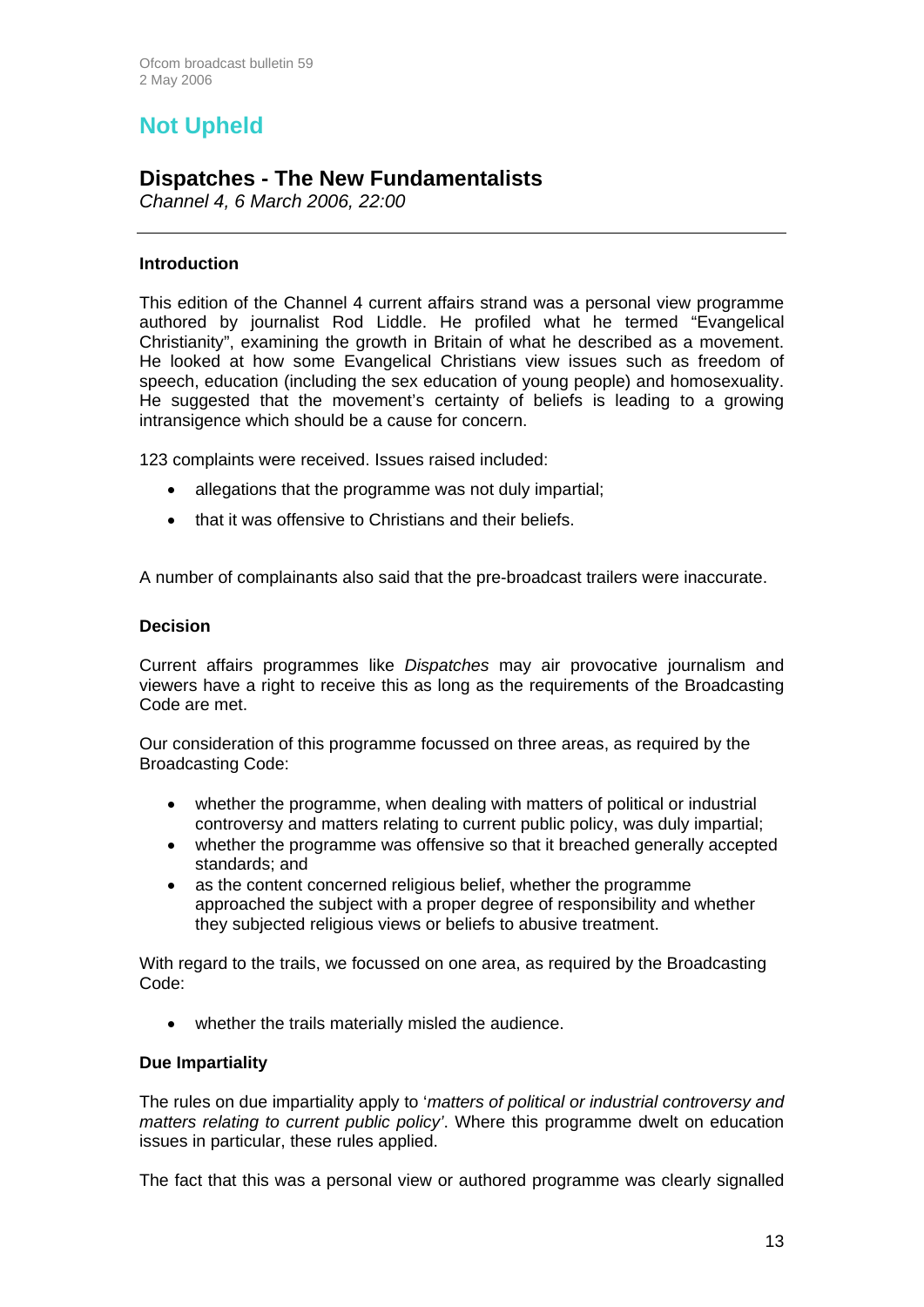to the audience at the outset as required by Rule 5.10. This means that the viewer was aware that what was being presented was the personal view of Rod Liddle with which the viewer was free to agree or disagree.

Rule 5.9 allows presenters of personal view programmes to express their own views on matters of political controversy or matters relating to current public policy. It goes on to explain that due impartiality will be achieved in such programmes when alternative viewpoints are adequately represented either in the programme, or in a series of programmes taken as a whole. An examination of the various discussions within this programme demonstrated that throughout alternative views were adequately represented, meaning that the rules on due impartiality were satisfied.

When, for example the spokesperson, Katy Jones, for 'The Silver Ring Thing' (a group promoting celibacy amongst teenagers which has been criticised by family planning groups for not informing young people of the available methods of contraception) was introduced, the presenter stated:

*"..That's what Katy Jones believes – and she's entitled to her beliefs of course."* 

In the subsequent interview, whilst Rod Liddle described the Silver Ring Thing methods as *'deeply counterproductive to preventing teen pregnancies and preventing the transmission of sexually transmitted diseases*", Katy Jones also offers her view that *" at the end of the day, the only 100% foolproof way of not getting pregnant and not getting an STD is abstinence"* 

The latter half of the programme concentrated on three City Academies run by Sir Peter Vardy, a prominent Christian businessman. These state schools have been the subject of intense debate because of their overtly Christian ethos. Ofsted has investigated the weight given by teachers at the school to Creationist beliefs which critics say inform the entire curriculum at the school.

Liddle interviewed the director of the three schools and Sir Peter Vardy, who explained "*my own Christian faith made me look at how could I help others*". Whilst Liddle certainly challenged the appropriateness of the schools – which under the Code he is entitled to do – Vardy was also permitted to mount a strong defence of his initiative. He denied that the schools are indoctrination centres and explained that *"what I have done is built a building, equipped it to the highest standard and recruited the best possible teachers that we can find to provide the education for their children*".

Overall, while Rod Liddle was able to take a position in the programme, his opinions and views were adequately challenged by others so that due impartiality was achieved.

#### **Offence**

Rule 2.3 of the Code requires material which may cause offence to be justified by the context. Context includes, but is not limited to, the editorial content of the programme, the service on which the material is broadcast, the likely expectation of the audience, the information given to any potential viewer.

Any programme that takes a controversial approach to such matters as religious beliefs has the potential to cause offence. However, Ofcom must assess whether any such offence caused is justified by the context. We considered that, in view of the editorial content of the programme (a programme examining the validity of certain held religious beliefs and the consequences of those beliefs), the nature of the programme (a serious documentary focusing on an important issue of the day), Channel 4's distinctive remit, the expectations of any given audience to a *Dispatches* edition and the clear statement at the start that this was to be a personal view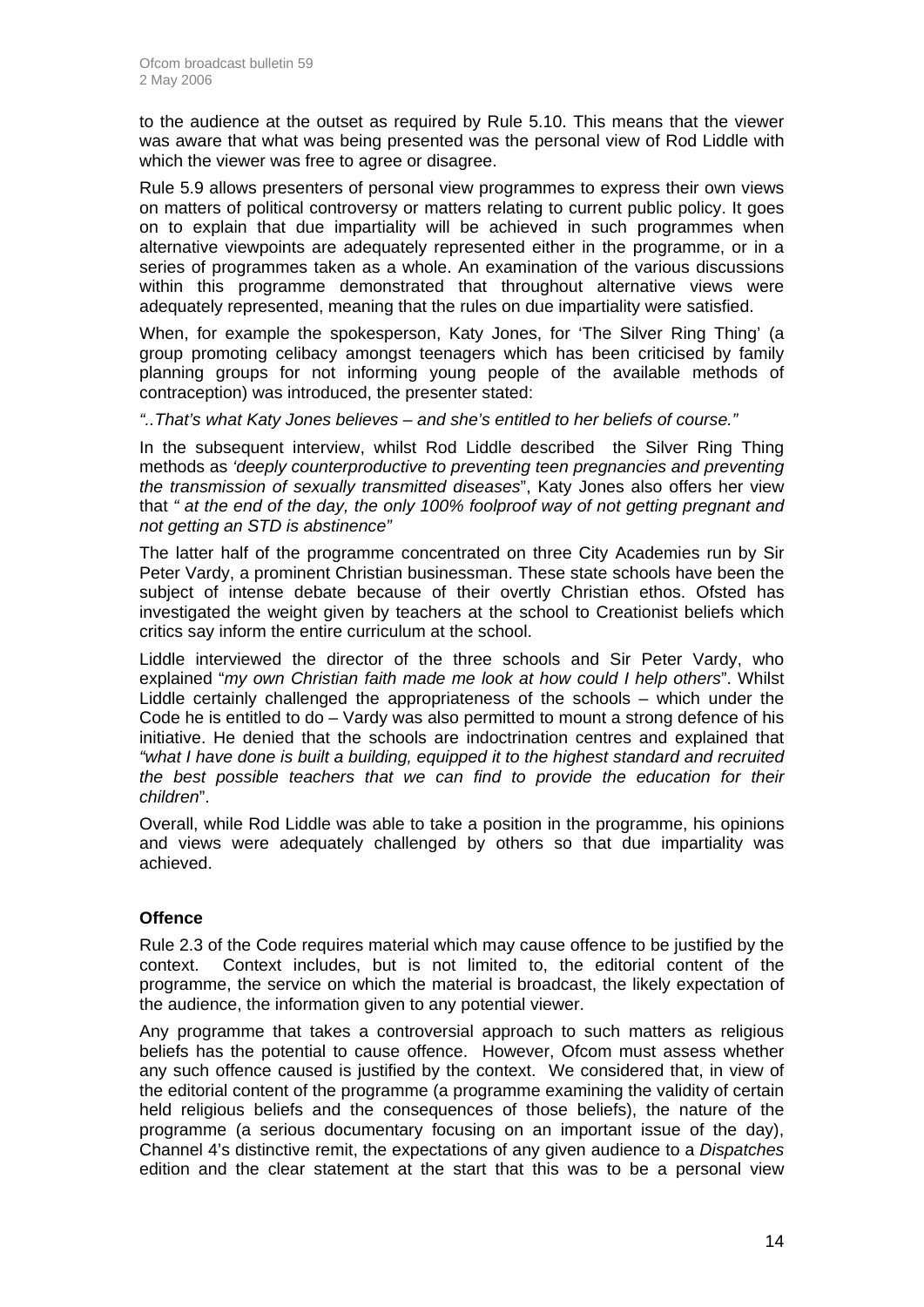programme, any potential offence was justified by its context.

#### **Religious Programmes**

As the programme dealt with matters related to religion, we also assessed its content with respect to the Code's Rules on Religion; in particular Rules 4.1 (proper degree of responsibility with respect to such programmes) and 4.2 (prevention of abusive treatment).

In our view the programme did not subject religious views and beliefs to abusive treatment. Rod Liddle did undoubtedly make his case robustly – but he allowed his challenges to be debated by his interviewees and also included positive comments. For example, when examining the Christian-run "Teen Challenge" initiative aimed at helping people overcome drug addiction, Liddle stated "*there is not the slightest doubt that evangelical Christians do an awful lot of selfless and valuable work in the community. And they do it as a result of their faith*". Overall, in Ofcom's view, the programme did not seek to abuse religious beliefs but sought to critically analyse them.

#### **Trails**

The commentary in trails for the programme described people holding certain views as '*The* Evangelicals' which might be taken to imply all Evangelicals. It also included the expression Evangelism (general Christian outreach practiced by all denominations) instead of Evangelicalism (a particular approach to Christianity).

There are sensitivities surrounding the use of particular terms when used to describe certain religious groups. Broadcasters should be careful when they use such terms to ensure that they are not used out of context and therefore could cause offence. It is important to be clear what specifically is meant when using terms such as 'fundamentalism', 'evangelical', 'evangelism' and 'evangelicalism'.

However, the use of these terms was not so misleading as to be a breach of the Code.

#### **Not in breach**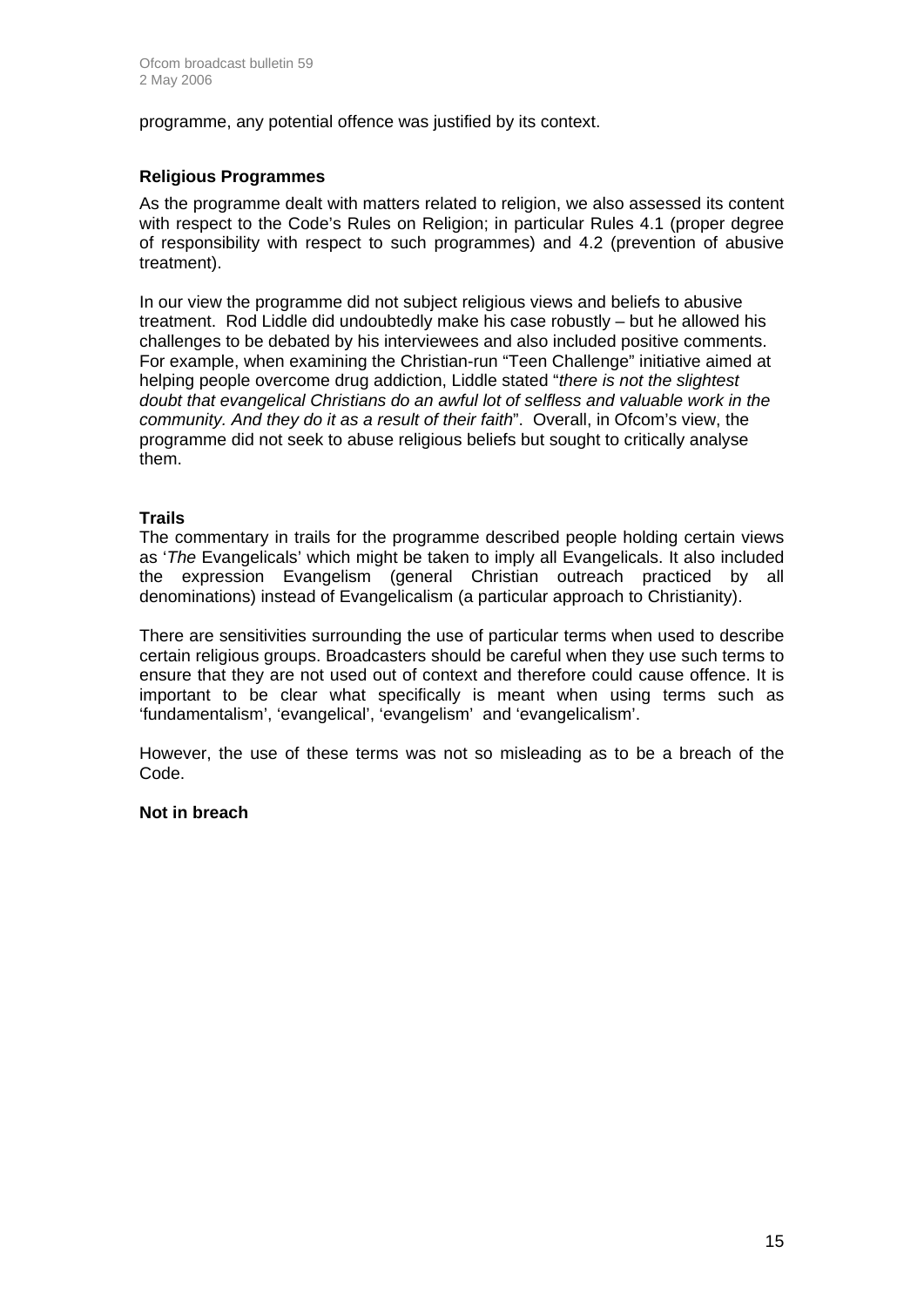# **Fairness and Privacy Cases**

# **Upheld in part**

## **Complaint by Mrs Alyson Evans**

*Crime Secrets, ITV1 (Wales), 21 September 2005* 

**Summary:** Ofcom has upheld part of this complaint of unwarranted infringement of privacy. Mrs Alyson Evans complained that her privacy, and that of other family members, was unwarrantably infringed in the making and the broadcast of the programme. The programme examined the murder of Mrs Evans' sister, Mrs Susan Watts, in 1997 and the subsequent police investigation. Mrs Evans complained, on her own behalf and on behalf of other members of Mrs Watt's family, that the programme was made and broadcast without the family's knowledge or consent, and the programme unwarrantably infringed the privacy of Mrs Watts' sons by including footage showing the family home.

Ofcom concluded that the broadcast of the programme unwarrantably infringed the privacy of Mrs Evans and her family because the programme makers did not take sufficient steps to confirm that the family had been informed about the programme prior to broadcast.

However, Ofcom concluded that because Mrs Evans, and the other family members who brought the complaint, did not themselves feature in the programme, no infringement of privacy resulted from the making of the programme without their knowledge, nor from the making and broadcast of the programme without their consent. Further, Ofcom concluded that since the address of the family home was not identified, no infringement of privacy resulted from the footage shown.

#### **Introduction**

This item, part of a programme which re-examined past crimes, looked at the murder of Susan Watts in 1997 and the subsequent police investigation. The programme included a reconstruction of Mrs Watts' murder and interviews with police officers who investigated the murder.

Mrs Watts' sister, Mrs Alyson Evans, complained on behalf of Mr Adam Watts and Mr Christopher Watts (Mrs Susan Watts' sons), Mrs Jean Price (Susan Watts' mother), Mr Stephen Price and Mr Maldwyn Price (Mrs Susan Watts' brothers), and Mrs Clare Sage, Mrs Sian Ronan and herself (Susan Watts' sisters), that their privacy was unwarrantably infringed in the making and broadcast of the programme. Although those members of Mrs Susan Watts' family who brought this complaint did not appear in the programme, in Ofcom's view, by virtue of their relationship with the deceased, they each satisfied the statutory definition of "the person affected" by the programme as defined by the Broadcasting Act 1996 (as amended).

#### **The Complaint**

#### **Mrs Evans case**

In summary, Mrs Evans complained that the family's privacy was unwarrantably infringed in the making and the broadcast of the programme in that: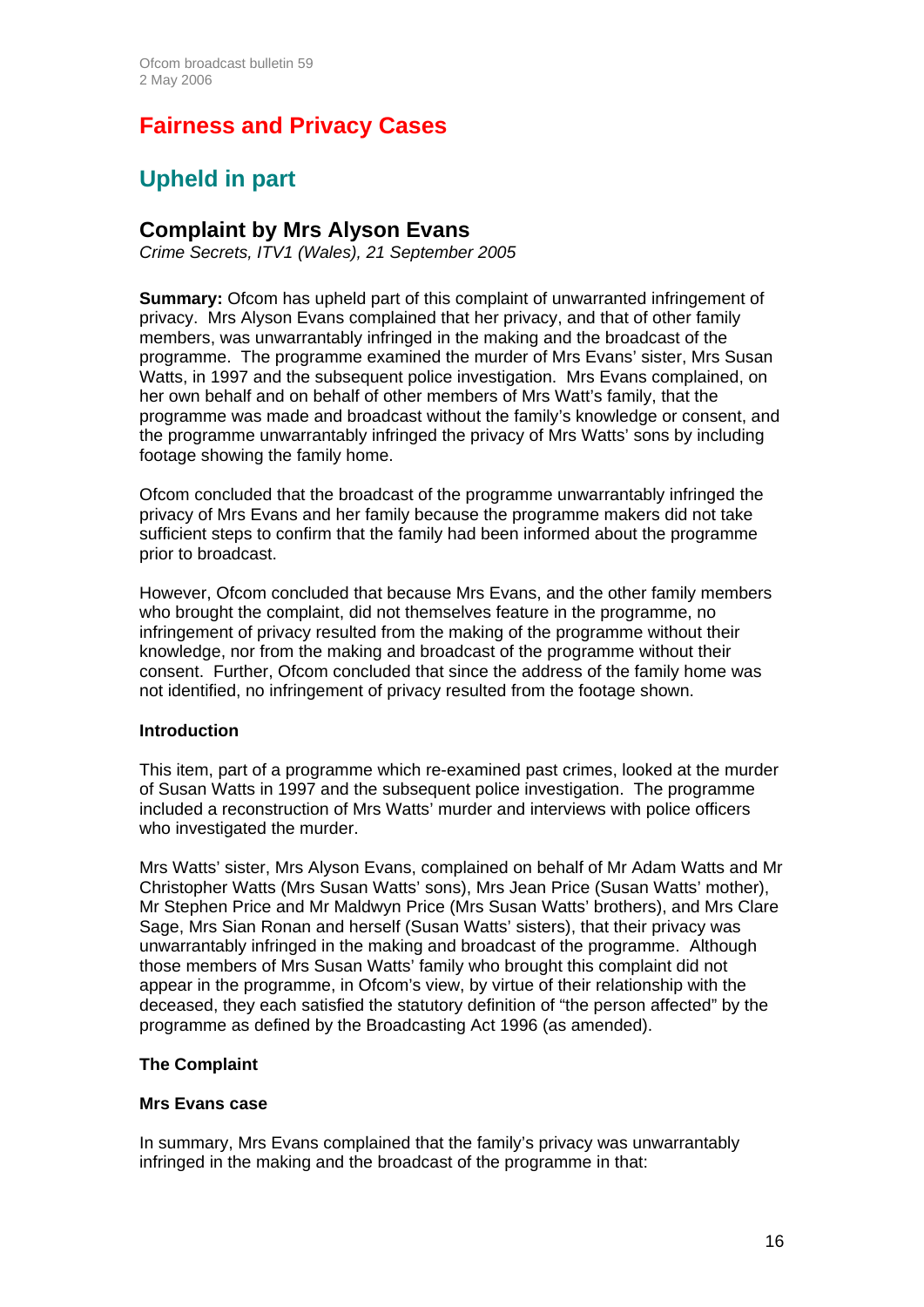- a) the programme was made and broadcast without their knowledge; and,
- b) the programme was made and broadcast without their consent.

In summary, Mrs Evans also complained that Mr Adam Watts' and Mr Christopher Watts' privacy was unwarrantably infringed in the making and the broadcast of the programme in that:

c) the family home was shown in the programme, in which they were resident at the time of the broadcast.

#### **ITV's case**

In summary, the broadcaster responded to the privacy complaint by Mrs Evans on behalf of the family that:

a) *Crime Secrets* reviews police investigations of some of the most notorious murders in Wales' history. The programme is in its fifth series and enjoys a collaborative relationship with the Welsh police. The programme makers are acutely aware of the distress that families of innocent victims can suffer when these matters are revisited and have never shied away from their responsibilities to those families.

 Mindful of duties on broadcasters under the Broadcasting Code, the family should have been contacted about the programme. ITV apologised for the distress caused to the family by their not being contacted but believed they had been. Because the subject matter of the programmes is often so sensitive, and because the producers often (as in this case) do not have full details of the victim's family, in order to protect the privacy of the family members they are contacted through the police's family liaison units. Families can then contact the producers if they choose to.

 Regrettably, and for the very first time because of an internal misunderstanding at South Wales Police, contact was not made with the family. The producer spoke to Mrs Evans to explain and apologise as soon as she was made aware of this. South Wales police took full responsibility and a senior officer visited the family to apologise. The programme makers did try to reduce distress to the family by arranging for the police family liaison officer to contact them and through no fault of the producers a mistake led to a one-off failure after five series of the programme. It is highly regrettable that the family were not aware of the programme prior to its broadcast but the producers acted reasonably and responsibly throughout and were entitled to rely on the police liaison officer.

b) The Broadcasting Code did not require the consent of Mrs Watt's family to make the programme. However ITV hoped that the family accepted that this was an unsensationalised account of the police investigation into an extraordinary case in the public interest. The programme referred to Mrs Watts being the mother of two teenaged boys at the time of her death but no members of her family were identified in the programme nor was her address given nor any member of the family named.

In summary, the broadcaster responded to the privacy complaint by Mrs Evans on behalf of Adam and Christopher Watts that: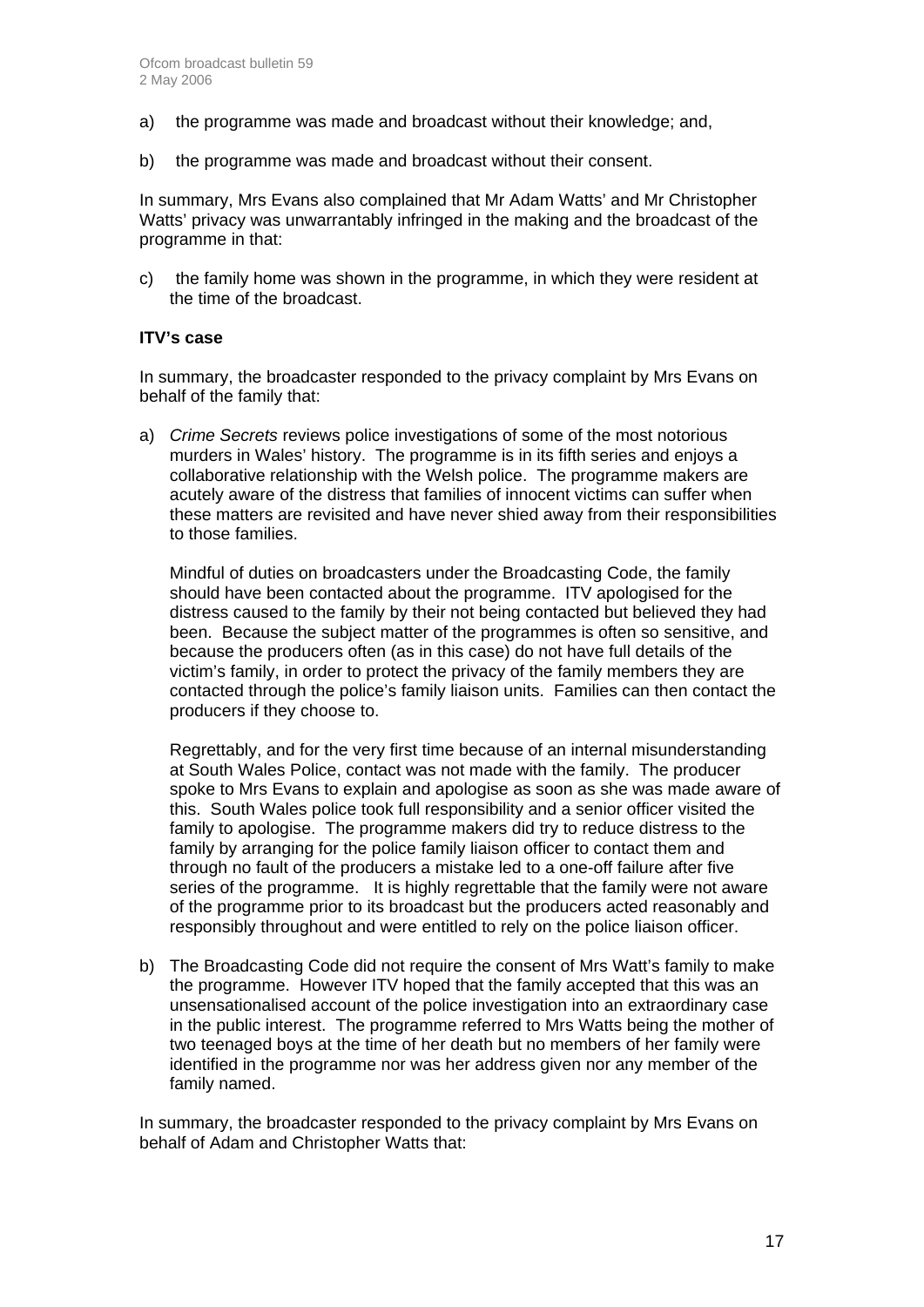c) The broadcasters did not know the address of the family home and ITV did not believe that it featured in the programme, at least not in a prominent way. If it did appear it was not identified as being the family home. There was one short piece of news archive of a bouquet at the end of a footpath, with, for a fleeting moment, what appeared to be the bottom of a breeze block at the back of the shot. If this was the family home it was impossible to identify it from this archive, or know that it is or was the family home.

The programme makers hoped that the family would derive some comfort at least from the content of the programme which portrayed Mrs Watts in an exemplary light and was not a sensationalist exploitation of her murder.

#### **Mrs Evans' comments on ITV's response**

In summary, Mrs Evans commented on ITV's statement regarding the complaint on behalf of the family that:

- a) Her family were not informed about the making and broadcasting of the programme. The fact that this is the first case where this has happened is of no consolation. South Wales police did contact the family and it was agreed that the family would receive a letter of apology taking responsibility and assuring the family that this would not happen again. This had not been forthcoming.
- b) Regarding consent, the family would have to consult the legal profession.

In summary, Mrs Evans commented on ITV's statement regarding the complaint on behalf of Adam and Christopher Watts that:

c) The family disagreed over what seemed prominent. The bouquet of flowers mentioned was at the bottom of the garden of the family home.

#### **ITV's second statement in response**

In summary, ITV responded regarding the complaint on behalf of the family that:

- a) ITV had no doubt that it was of no consolation to Mrs Evans and her family to learn that this was the first time such an unfortunate event had occurred but had hoped that she would appreciate knowing that her feelings had not been disregarded. The programme makers, who always sought to minimise distress to the families of victims, were very surprised and upset to learn that the family had not been informed about the programme but had acted in accordance with the Broadcasting Code in relying on this procedure with the police which had never before failed. ITV was sorry that Mrs Evans had not received the letter from the police but hoped she appreciated this was beyond ITV's control.
- b) No further comment was made regarding the issue of consent.

In summary, ITV responded regarding the complaint on behalf of Adam and Christopher Watts that:

c) ITV was grateful to Mrs Evans for identifying the precise picture of which she complained but did not accept that this picture breached her, or her family's privacy. ITV did not believe there was anything in the picture identifying the family home.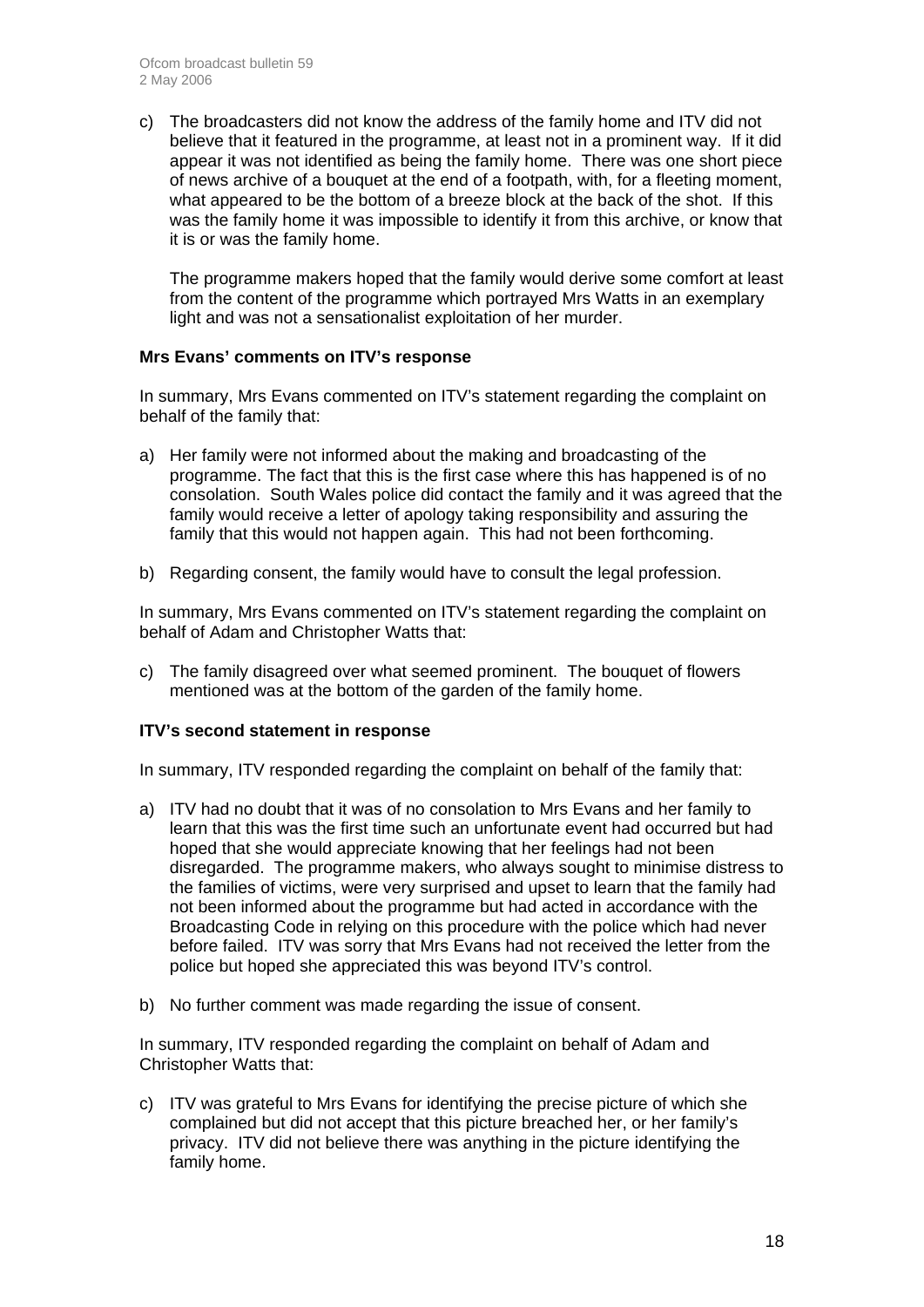#### **Decision**

Ofcom's statutory duties include the application, in the case of all television and radio services, of standards which provide adequate protection to members of the public and all other persons from unfair treatment in programmes included in such services.

In carrying out its duties, Ofcom has regard to the need to secure that the application of these standards is in the manner that best guarantees an appropriate level of freedom of expression. Ofcom is also obliged to have regard in all cases, to the principles under which regulatory activities should be transparent, accountable, proportionate, consistent and targeted only at cases in which action is needed.

In the circumstances of this case Ofcom found the following:

a) In its consideration of Mrs Evans' complaint that the programme was made and broadcast without the knowledge of the family, Ofcom first considered whether the programme examined past events that involved trauma to individuals, including crime, and if so whether the making or broadcasting of the programme was therefore capable of causing distress to the individual's relatives. The programme did not feature the relatives of Mrs Watts, whose murder was the subject of the programme, and accordingly Ofcom found that the production of the programme itself was not capable of causing distress to the family. However Ofcom considered that the broadcasting of the programme was capable of causing such distress.

 Ofcom therefore next considered whether the broadcaster had complied with the Broadcasting Code by, so far as was reasonably practicable, informing Mrs Watts' immediate family of the plans for the programme and its intended broadcast.

 Ofcom noted that in their statement ITV had apologised for the distress caused to the family by their not being contacted prior to the broadcast of the programme, and had stated that the programme makers had tried to reduce distress to the family by arranging for the police family liaison officer to contact them. Ofcom further noted that ITV stated that because of an internal misunderstanding at South Wales Police contact was not made with the family, and that, through no fault of the producers, a mistake led to a one-off failure after five series of the programme.

 Ofcom recognises that it is certainly good practice for the family to be contacted by the police in such circumstances, rather than directly by the programme makers. However responsibility for informing the family still lay with the broadcaster even after assistance from the police was requested. Ofcom considered that it would have been reasonably practicable and appropriate for the programme makers to have obtained confirmation from the police that the family had been informed, or that sufficient steps had been taken in attempting to inform them, prior to broadcast. Ofcom noted that the programme had been broadcast without the programme makers obtaining such confirmation.

 Ofcom noted that there are cases where it may not be reasonably practicable for contact to be made with the relatives of a victim, for example in the case of a breaking news story or where the relatives have moved from their last known address. However Ofcom considered that this was not such a case.

Ofcom therefore found that the programme as broadcast resulted in the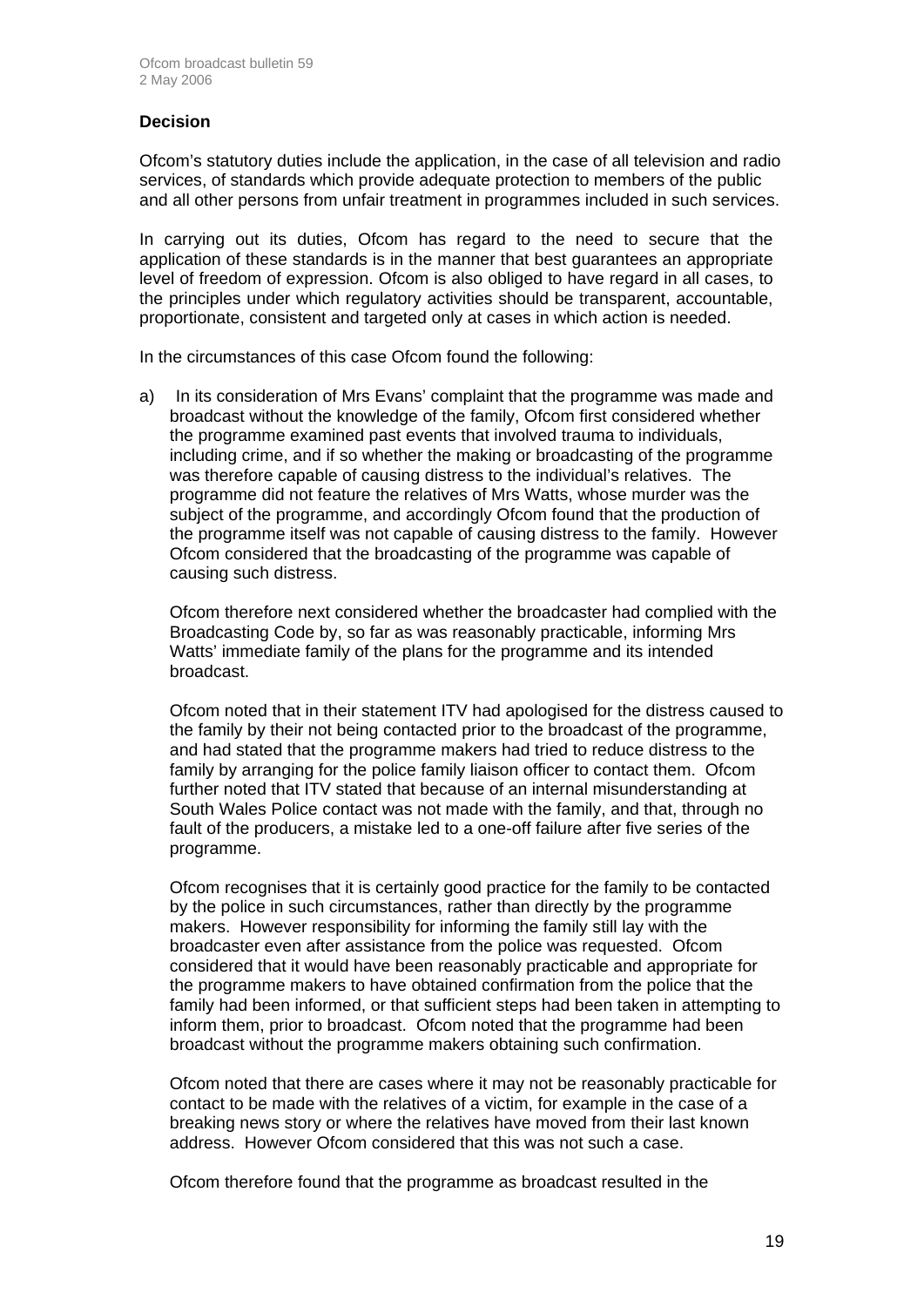infringement of the privacy of the family, and that this was unwarranted. Accordingly, Ofcom found the broadcaster in breach of Rule 8.1 of the Broadcasting Code.

b) In considering Mrs Evans' complaint that the programme was made and broadcast without the family's consent, Ofcom considered whether the programme featured any material which would have required the consent of the family during its making or broadcast. Although Ofcom noted that such sensitive subject matter was capable of causing distress to the family, as discussed above at head a), the programme did not feature any of the family members who bring this complaint and the programme's making and broadcast did not require their consent.

 Accordingly, Ofcom found that the issue of consent did not result in the unwarranted infringement of the family's privacy, either in the making or broadcast of the programme.

c) In its consideration of whether the family home had been shown in the programme, thereby causing an unwarranted infringement of the family's privacy, Ofcom first considered the material complained of, namely footage of a bouquet of flowers at the bottom of the garden of the family home. Ofcom noted that the footage was a close up shot of a bouquet of flowers which pulled back to reveal a path, fence, grass and the lower part of a brick wall.

 Ofcom is sensitive to the concerns of those living in small communities where there may be detailed local knowledge of a location featured in a programme. However, Ofcom considered that only those who already knew the family home could recognise the location from the material shown. Ofcom found that the footage broadcast did not identify the address of the family home.

 Accordingly, Ofcom found that the footage shown did not result in the unwarranted infringement of the family's privacy, either in the making or broadcast of the programme.

#### **Accordingly part of the complaint of unwarranted infringement of privacy was upheld.**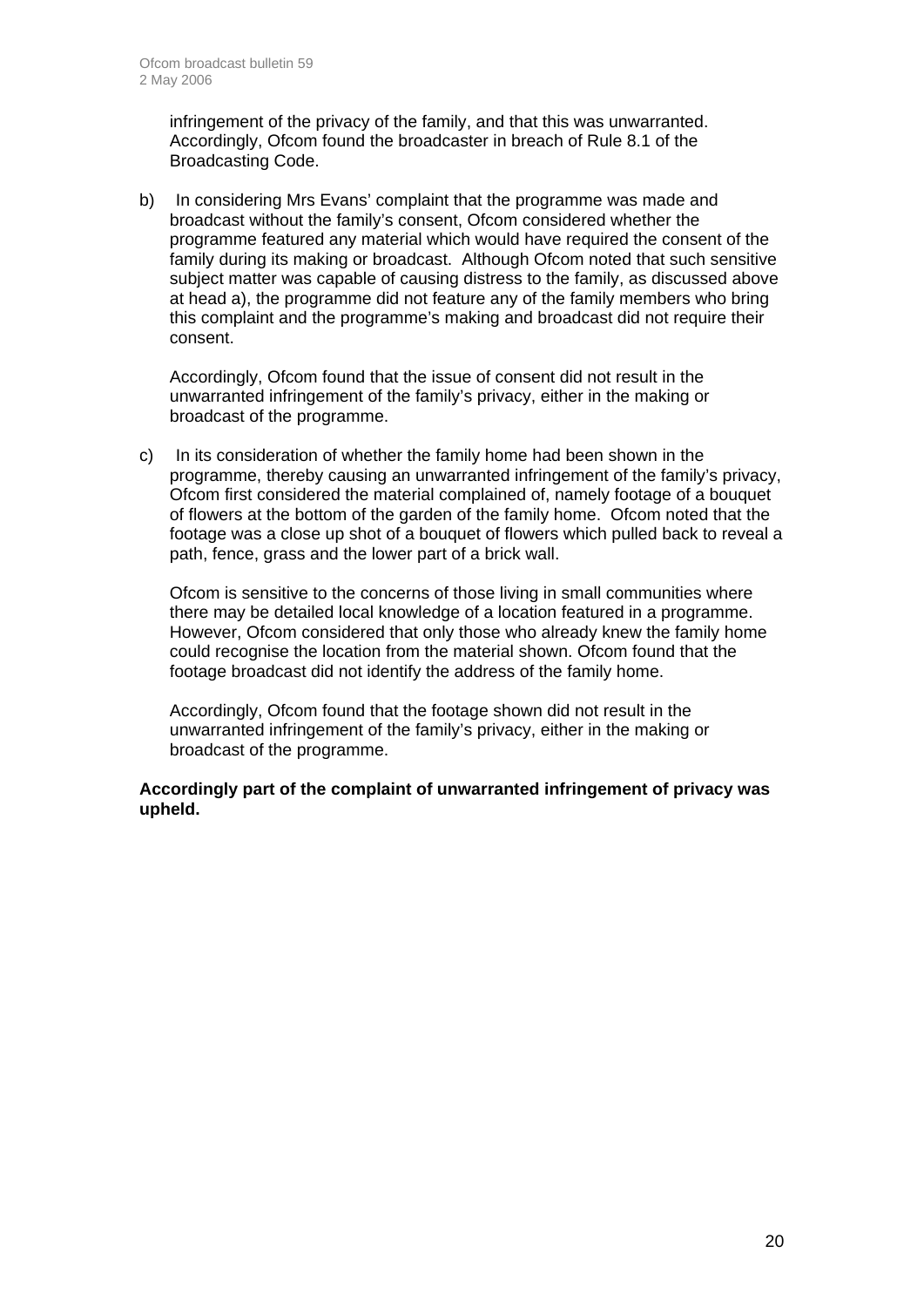## **Complaint by Dr Paul Davis**

*Today, BBC Radio 4 and Breakfast, BBC Radio Five Live, 13 January 2004* 

**Summary:** Ofcom has upheld almost all of a complaint of unfair treatment from Dr Paul Davis. It has not upheld his complaint that his privacy had been unwarrantably infringed.

BBC Radio 4 and Radio Five Live reported on a child protection case in which Dr Davis gave evidence as an expert witness. The items reported on a case where a mother believed that her child had been taken away from her and placed into care after an allegation of Munchausen Syndrome by Proxy ("MSbP"). Dr Davis did not participate in the programmes but he was named. Extracts from his court report were read out in the *Today* programme and other contributors commented critically on his findings in both programmes. He complained that the full content of the programmes was not disclosed to him; that his role in the court proceedings was exaggerated and misrepresented; that the programmes contained factually inaccurate information that harmed his professional standing; that he was identified as an expert witness in the case; and, that his privacy was unwarrantably infringed in the programmes by being identified by name.

Ofcom found as follows:

a) Ofcom found that the programme makers did not make it sufficiently clear what the programme's focus was to be and what its parameters would be. It was noted that the BBC itself had acknowledged that the programme makers could have been clearer in their communication with Dr Davis and that more effort should have been made on their part.

However, on the evidence available, Ofcom was unable to conclude that acting more fairly in these respects, would on its own have avoided unfairness to Dr Davis in the programmes as broadcast. Therefore there was no finding of unfairness to Dr Davis in this respect.

- b) Ofcom found that Dr Davis was not presented accurately in the programmes as being one of three paediatricians that had given their expert opinion in the case. Instead he was singled out. Also, the tone and emphasis of both reports was unfair since it implied that Dr Davis was the motivating force in removing the child from his mother, which was inaccurate. It was noted that the BBC had now acknowledged that the connection between Dr Davis' report and the taking into foster care of the child, was not "direct and immediate" as had been suggested by the programmes and that the programmes had given "a very different impression of [his] involvement" in the case. Ofcom found that these inaccuracies and false impressions had resulted in unfairness to Dr Davis in the programmes as broadcast.
- c) Ofcom noted that Dr Davis had complained that both programmes had implied that Dr Davis was the treating paediatrician in the case rather than an independent expert. In Ofcom's view, the reports had clearly suggested that Dr Davis had made a diagnosis of MSbP, as the treating paediatrician, without having ever met the mother and challenged whether this was "best practice". This not only misrepresented his role but was also unfair in that it implied professional incompetence on his part.

Ofcom considered that the reports had contained information that was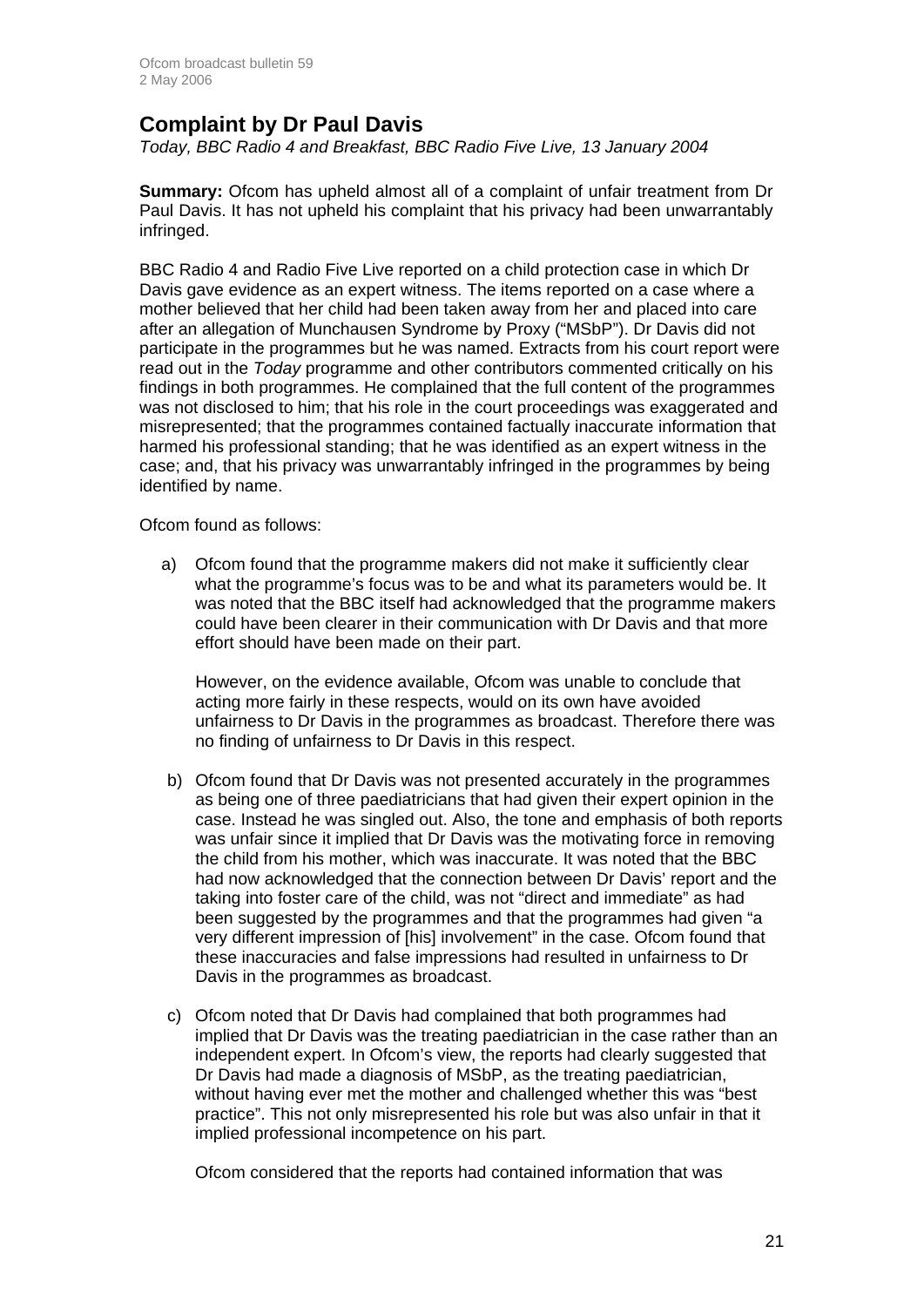factually incorrect and which had suggested that Dr Davis' medical evidence was flawed. The reports had also unfairly criticised Dr Davis in a way which was likely to have led those listening to an unfair impression of him and his professional competence.

- d) Ofcom found that although it is not necessarily unfair to identify an expert by name, the naming of Dr Davis and him alone in what was a sensitive case and in circumstances likely to lead to adverse audience reaction given the context of these broadcasts had resulted in unfairness to him.
- e) Ofcom considered that the programme makers did not make it sufficiently clear to Dr Davis what the focus and tone of the broadcasts was to be. Furthermore, Ofcom noted that at the time they were seeking a response from Dr Davis, it was known that legal proceedings were still active yet this was not made clear in either of the programmes. This was a case being conducted in private under the Children Act 1989 with particular sensitivities and the programme makers were intending to be highly critical of Dr Davis. In these exceptional circumstances, Ofcom found that there was an onus on the programme makers to have made more effort/taken further steps to ascertain, either from Dr Davis or the court itself why he had not responded to the emails and to verify the facts before broadcast.

Had the broadcaster made more efforts to verify the position, it is likely that it would have been able to reflect Dr Davis's position more fairly by stating that Dr Davis was unable to comment on the case. However, the *Today* programme had simply stated that "Dr Davis had declined to comment" and Five Live made no reference to Dr Davis' absence from the programme. Ofcom took the view that in both of these circumstances, this was unfair to Dr Davis.

 f) Ofcom noted that the legal proceedings in this case were under the Children Act 1989 and were held in private in order to protect the identity of the child concerned. In such circumstances, Dr Davis, as an expert in the case, might have expected a degree of anonymity - (a court order prohibiting the disclosure of Dr Davis's name was made shortly after the broadcasts) – but this was not the same as a right to privacy, in human rights terms, which was concerned with the right to a private (home and family) life. Ofcom, therefore, did not find that the BBC, in identifying Dr Davis in the reports, had infringed a right of privacy, as claimed by Dr Davis.

#### **Introduction**

On 13 January 2004, the BBC broadcast two reports, one on Radio 4's *Today*  programme the other on Radio Five Live's *Breakfast* programme, about a child protection case in which Dr Paul Davis had given evidence as an expert witness. The items reported on a case where a mother believed that her child had been taken away from her and placed into care after an allegation of Munchausen Syndrome by Proxy ("MSbP"). Dr Davis did not participate in the programmes but he was named. The programmes stated that the child had suffered a number of seizures in the first few months of its life and that Dr Davis' report to the court had concluded that the child's mother had been the "perpetrator" and had tried to smother the child. The mother claimed in both programmes that she was a victim of a miscarriage of justice and that Dr Davis had written his report without actually meeting her or physically examining the child; had not taken into account the history in the father's and mother's family of sudden infant death; and had not taken into consideration that the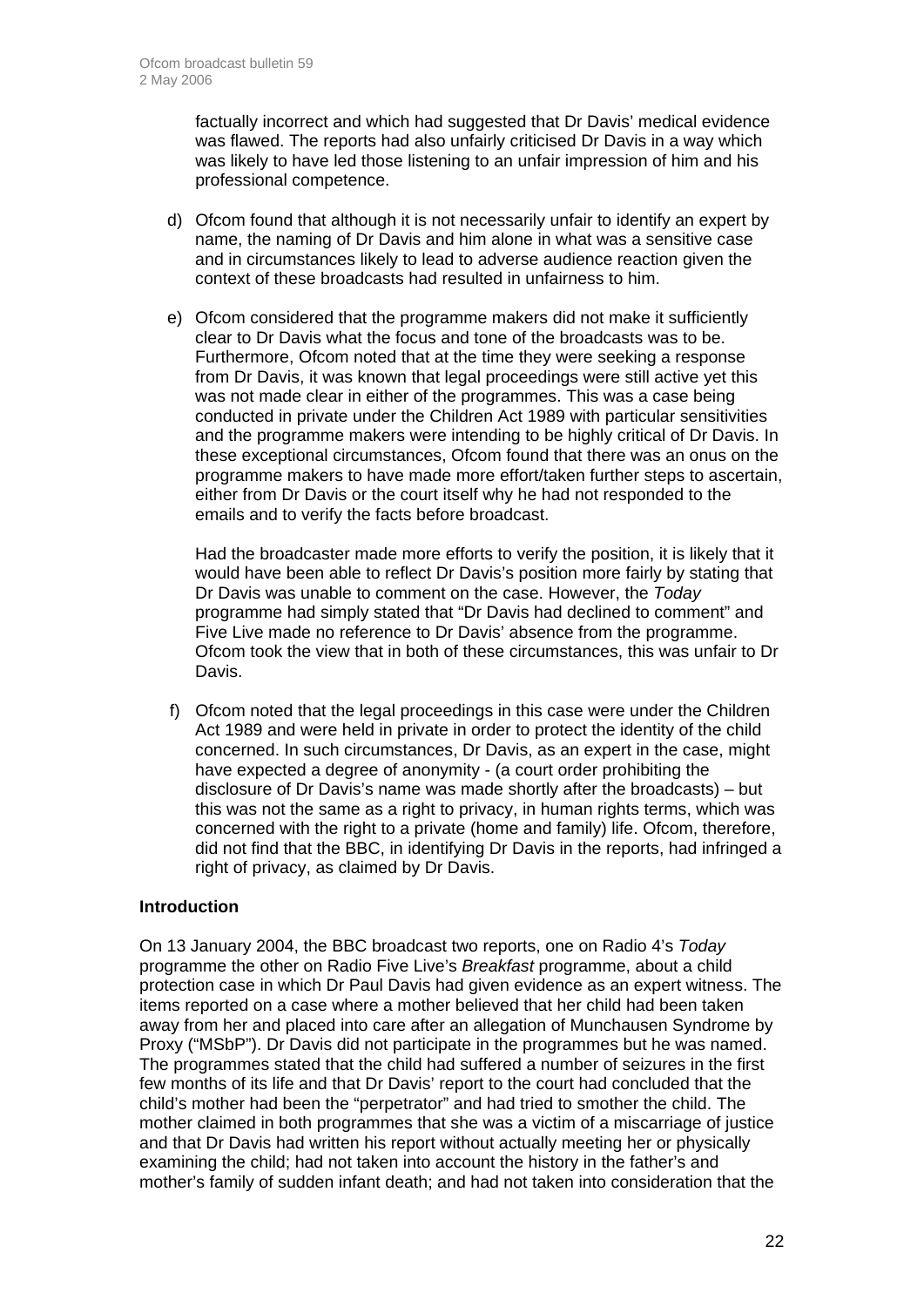seizures suffered by the child may have been caused by rotavirus, a natural cause of infantile infection.

The programmes' reporter, John Sweeney, sent Dr Davis two emails, one on 8 January 2004 and the second on 12 January 2004, in which he asked a number of questions surrounding issues relating to the court case and offered him an interview. Dr Davis did not reply to the emails or participate in the programmes in any way. However, extracts from his court report were read out by an actor in the *Today* programme and other contributors commented critically on his findings in both programmes. He was also referred to by name in both programmes.

Dr Davis complained to Ofcom that both programmes treated him unfairly and unwarrantably infringed his privacy in the broadcast of them.

Ofcom's Fairness Committee (its most senior decision-making body with regard to fairness and privacy complaints) met to consider Dr Davis' complaint of unfair treatment and infringement of privacy in the two programmes.

#### **The complaint**

#### **Dr Davis' case**

In summary, Dr Davis complained that:

- (a) The full content of the programmes was not disclosed to him in the two emails sent by the reporter, John Sweeney. Although he was not able to respond for legal reasons, Dr Davis said that had he known the full content he might have sought further advice from the court or legal advisers.
- (b) The programmes exaggerated and misrepresented his role in the court proceedings. Dr Davis said that he was not the treating paediatrician, as had been implied in the broadcasts, but had been asked by the mother's solicitors to prepare an independent report for the court on a "jointly instructed" basis. The child was already in foster care when he was first contacted. The child was not taken into care as a result of the report to the court, as suggested in the programmes. Dr Davis said that he was one of three paediatric expert witnesses who gave evidence, all of whom came to the same conclusion about the case. The fact that the programmes focused almost entirely on his evidence and "did not put [it] into context" portrayed him in a bad light. Also, there was an unnecessary use and repetition of his name throughout the programmes.
- (c) The programmes contained some factually incorrect information that also portrayed him in a bad light. For example, Dr Davis said that he had not ignored significant medical evidence as was suggested in the broadcasts nor did he diagnose MSbP in the child's mother. He also complained that the programmes harmed his professional standing among patients, colleagues and the courts. Listeners might have concluded that he had failed to do a good job or had been excessively dogmatic or evangelical in his approach to the protection of children from abuse. This was not the case.
- (d) The programmes reported on an active court case under the Children Act 1989 that concerned the welfare of a child and which was held in private to protect the child's interests. Dr Davis said that whilst false names were attributed to the family members involved in the case, he was identified by name as the expert witness in the case. Extracts from his report were also read out in the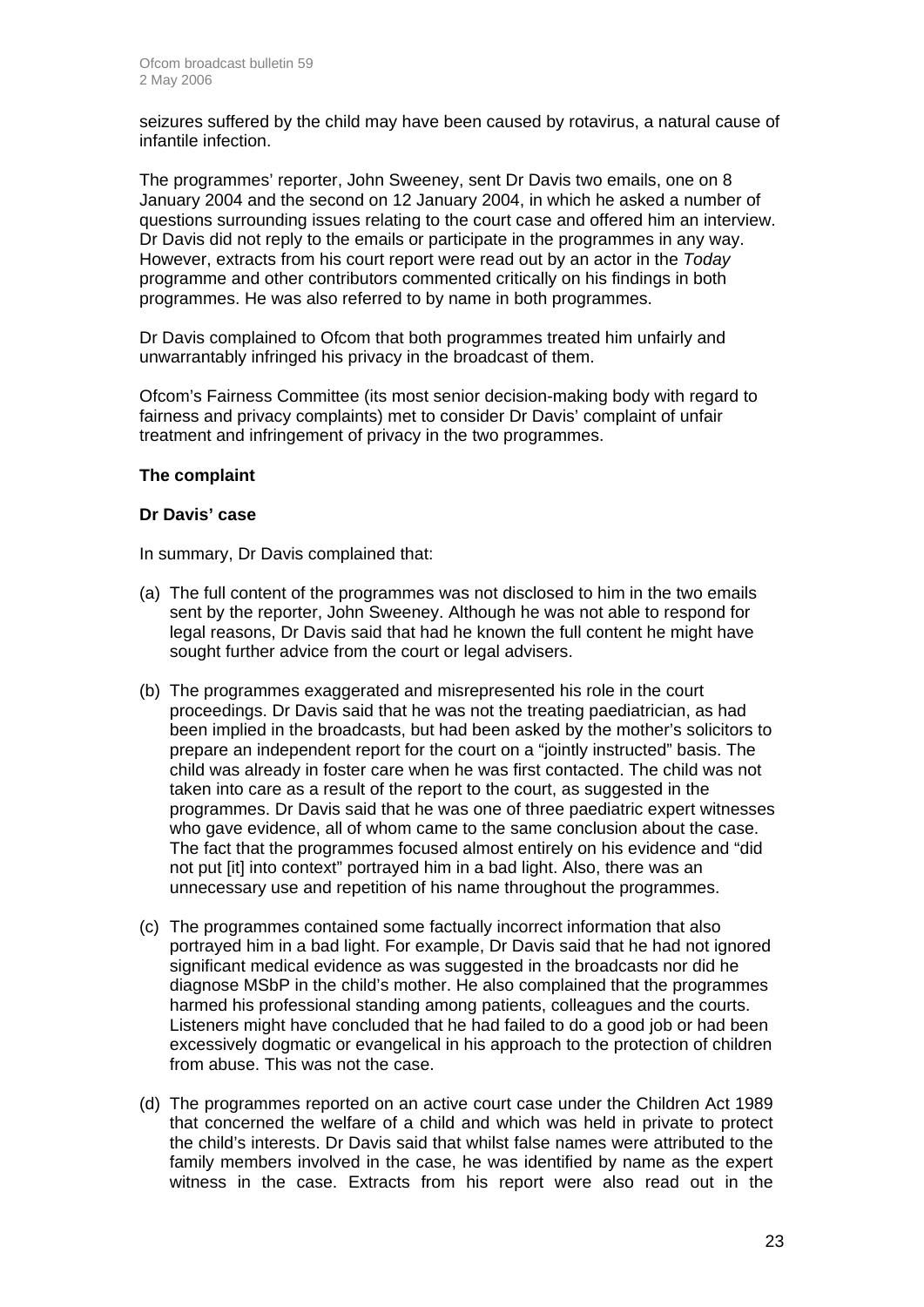programmes. Dr Davis said that he had felt intimidated.

- (e) He was denied a right to reply to criticisms of him as the court proceedings, which were being held in private, were still active at the time of the broadcasts. The judge in those proceedings had requested that Dr Davis make no public comment on the case. To have commented would have placed him in contempt of court.
- (f) His privacy was unwarrantably infringed in the broadcast of the programmes in that he was identified by name as an expert witness in a case held in private.

#### **The BBC's case**

In summary, the BBC responded that:

- (a) See response under (e) below.
- (b) The BBC said that Dr Davis was not strictly correct in stating that the child in question was already in foster care when he was first contacted. In fact, the child was in the care of its maternal grandmother, with its own mother in residence for some, but not all of the time. It was correct that the conclusions of Dr Davis and the other medical experts which guided the outcome of the first court hearing did not directly and immediately lead to the child being taken into care, but it was also true that without those conclusions and their consequences, the incidents under consideration would have given no occasion to take it into care.

The BBC said that on the basis of the material to which John Sweeney was given access, including the text of Dr Davis' court report, and of his own knowledge of the field (he was aware that Dr Davis was the co-author of a paper about MSbP with Professor Sir Roy Meadow), John Sweeney formed the view that Dr Davis had taken the lead in drawing the court to the conclusion that the child's mother had deliberately harmed her child. The *Today* report and the comments on *Breakfast* reflected this view. However, in the light of further information the BBC accepted, in its letter of 6 September 2004 to Dr Davis, that "this assigned a more salient role to Dr Davis than he in fact played, and that he shared any responsibility for the court's decision with the two other medical experts who provided reports". The BBC said that this was a far cry from saying that the broadcast criticism of the approach adopted by Dr Davis was unfair or unwarranted.

(c) The first factual inaccuracy specified by Dr Davis was that the broadcasts attributed to him a diagnosis of MSbP. In the *Today* item, John Sweeney said that:

*"Dr Davis cited MSbP 31 times in his reports [on the mother]. He concluded that though 'This is not a classical Munchausen syndrome by proxy', [the child] had suffered imposed upper airway obstruction."* 

The BBC said this was not a statement that Dr Davis had diagnosed MSbP in the mother. Essentially, the same was said in the *Breakfast* programme, and both programmes quoted Birmingham Social Services Department, who had gained an Order from the court to place the child into foster care, as saying that the mother had not been diagnosed as having MSbP. There was certainly a strong suggestion that Dr Davis' thinking on MSbP had played an important part in his assessment of the mother, but such a suggestion was a fair reflection of Dr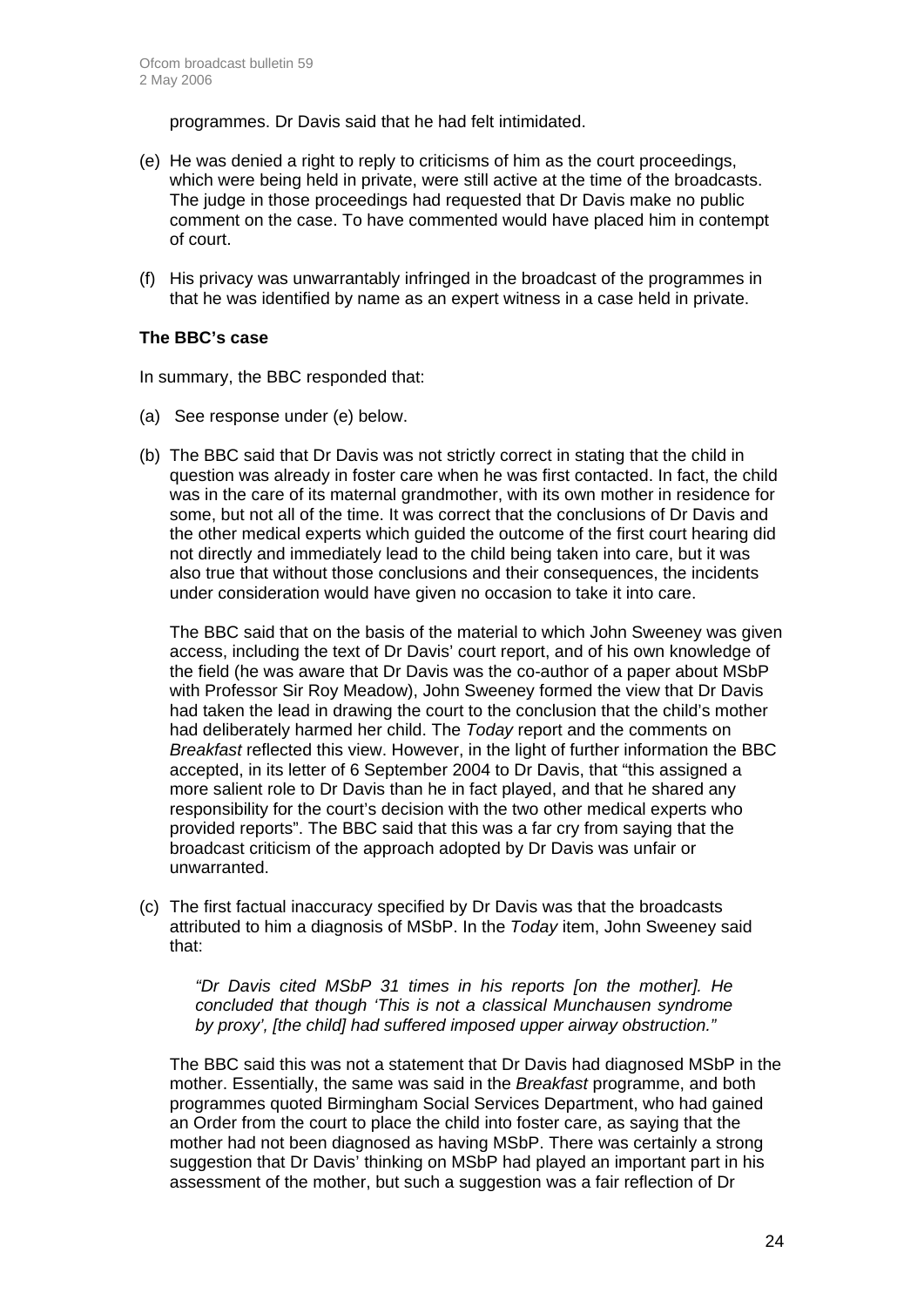#### Davis' report.

The second alleged inaccuracy was that Dr Davis ignored significant medical evidence. The BBC said this complaint appeared to relate to three criticisms of Dr Davis made by the mother, which were: that he had reached his conclusions without having met her; that he had not investigated her family history, which included a large number of sudden infant deaths; and, that he had not given sufficient consideration to the possibility that one or more of the incidents were in fact due to rotavirus infection. The BBC believed that the mother's criticism, as reported in the programmes, was no more than fair comment on a matter which the medical experts might have assessed differently. In the circumstances of this particular case, although it was not fair to make Dr Davis the sole focus of the mother's criticisms, it was entirely legitimate to report their substance.

In response to Dr Davis' complaint that the reports harmed his professional standing, the BBC said this was not an issue of unfair treatment, but rather a statement about the consequences of unfair treatment. Any damage to Dr Davis' standing which resulted from unfairness in any BBC broadcast was regretted.

- (d) Although the court proceedings were held in private, the privacy of such proceedings in the family court was for the protection of the minors involved and to ensure that they are not identified. The BBC did not accept that this extended to expert witnesses.
- (e) The refusal or inability of an interested party to contribute to a broadcast did not put discussion of the topic out of bounds. It was not accepted that proceeding with the items in the absence of a contribution from Dr Davis was, of itself, unfair to him.

However, in a letter of 6 September 2005 to Dr Davis, the BBC accepted that he should have been given a fuller account of the *Today* programme than was given to him by John Sweeney. The BBC made two observations on the extent to which this may have resulted in material unfairness. Firstly, Dr Davis believed himself to be legally inhibited from making any public comment. This would presumably have been the case whatever the terms in which the two reports had been described to him. Secondly, he could have told the programme makers that he was legally inhibited from commenting. If he had done so, the reports would have said as much.

(f) Regarding privacy, Dr Davis complained that, as a witness in proceedings held in private, he had a right to privacy which was infringed by identifying him in the programmes. The BBC repeated that the privacy of such proceedings in the family court was for the protection of the minors involved. The BBC did not accept that it extended to expert witnesses.

#### **Dr Davis' comments**

In summary, Dr Davis commented that:

- (a) No further comments were made regarding this point.
- (b) The salient issue was that child protection procedures had already been initiated before he was instructed to prepare a report for the court. He had played no part in the decision to remove the child from its parents and, later, its grandmother. Dr Davis said that it was unfair of the BBC to suggest that his report to the court was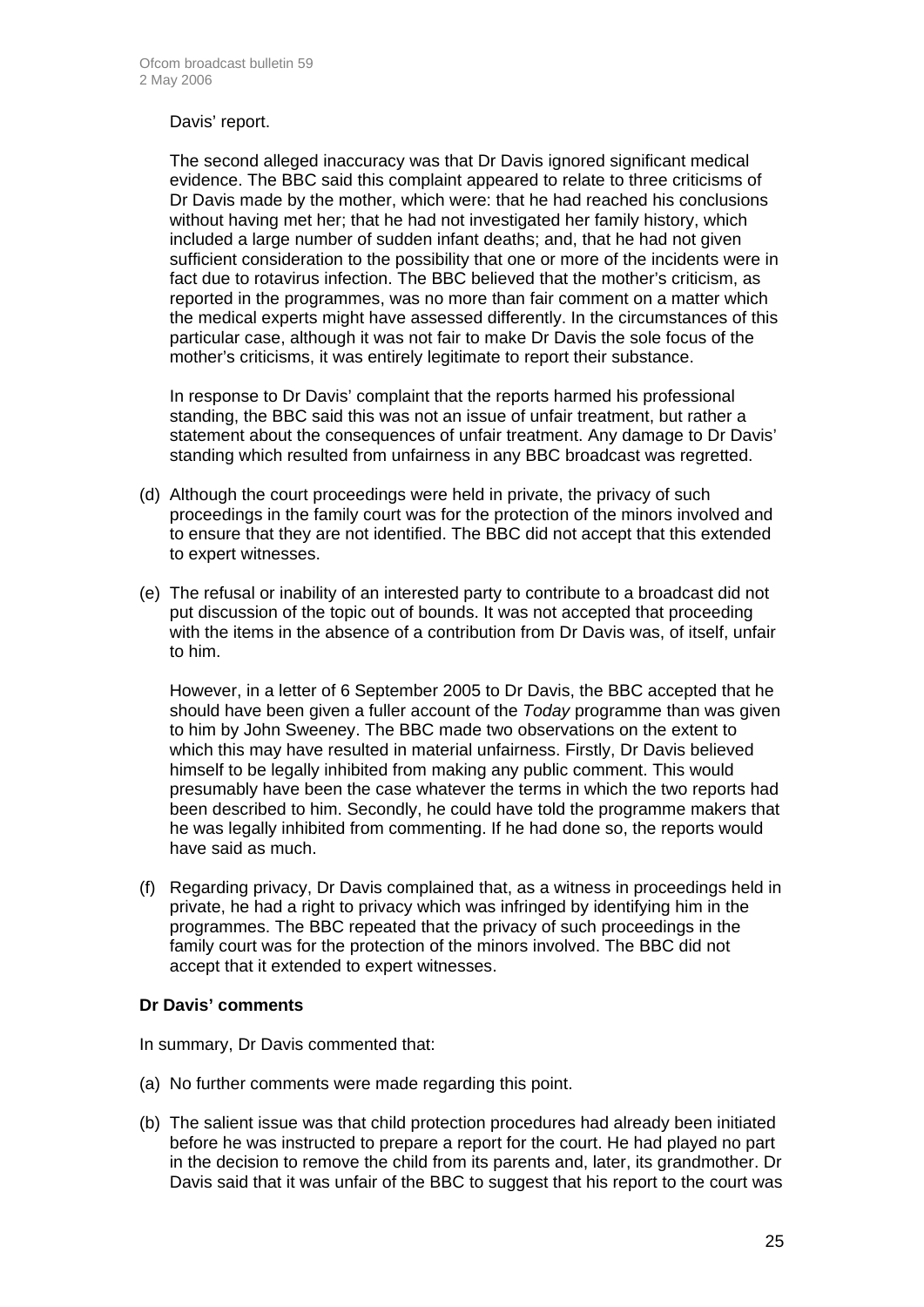somehow pivotal in the child being removed from its parents.

- (c) Anyone listening to the programmes would have believed that Dr Davis had diagnosed MSbP in the mother, a "patently ridiculous proposition" for a paediatrician to make. Such a suggestion had brought him into disrepute. Dr Davis said that his report was on the child and diagnosed child abuse. Dr Davis said that his report did not cite MSbP 31 times nor did it conclude that MSbP was the diagnosis. He did, however, provide the court with a review of the relevant literature that discussed MSbP. The programmes' criticisms of his evidence were unjustified and unfair.
- (d) See response under (f) below.
- (e) Had John Sweeney disclosed the content of the programmes, he would have been in a position to ask the judge presiding over the court proceedings for advice about being approached by the BBC. Dr Davis said that he had been instructed by the court not to make a response about the case.
- (f) The BBC's understanding of the position of expert witnesses and their privacy appeared to be in conflict with the Family Proceedings Rules. The court in this particular case made an Order that experts should not be publicly identified.

#### **BBC's comments**

In summary, the BBC responded that:

- (a) No further comments were made regarding this point.
- (b) The BBC refuted that it was misleading to suggest that there was a connection between the reports by Dr Davis and his expert colleagues and the taking of the child into care. The BBC acknowledged that the connection was not direct and immediate, but made the point that, without those reports and their consequences, the incidents under consideration would have given no occasion to take the child into care. In that sense, these reports had certainly been "pivotal".

Dr Davis' point that his citations of MSbP were not in his report on the child, conflicted with the clear recollection of John Sweeney, which was of a document consisting of several pages on the case, followed by several pages on MSbP with no evident distinction between them. Even if they had been distinguished, it would be a distinction without a material difference.

- (c) The BBC acknowledged that a listener to the programmes might have drawn a conclusion that Dr Davis had diagnosed MSbP. However, it was doubted whether the distinction between diagnosing the child and diagnosing the mother bore much weight in this instance. To diagnose the child as having been abused was to diagnose the mother as an abuser. The BBC appreciated that identifying the mother as an abuser did not in itself constitute a medical diagnosis, or necessarily imply that there was a pathology which accounted for the abusive behaviour; but in this instance Dr Davis offered the opinion that "This is not a classical Munchausen's syndrome by proxy", which was itself a diagnosis of sorts.
- (d) See response regarding privacy below.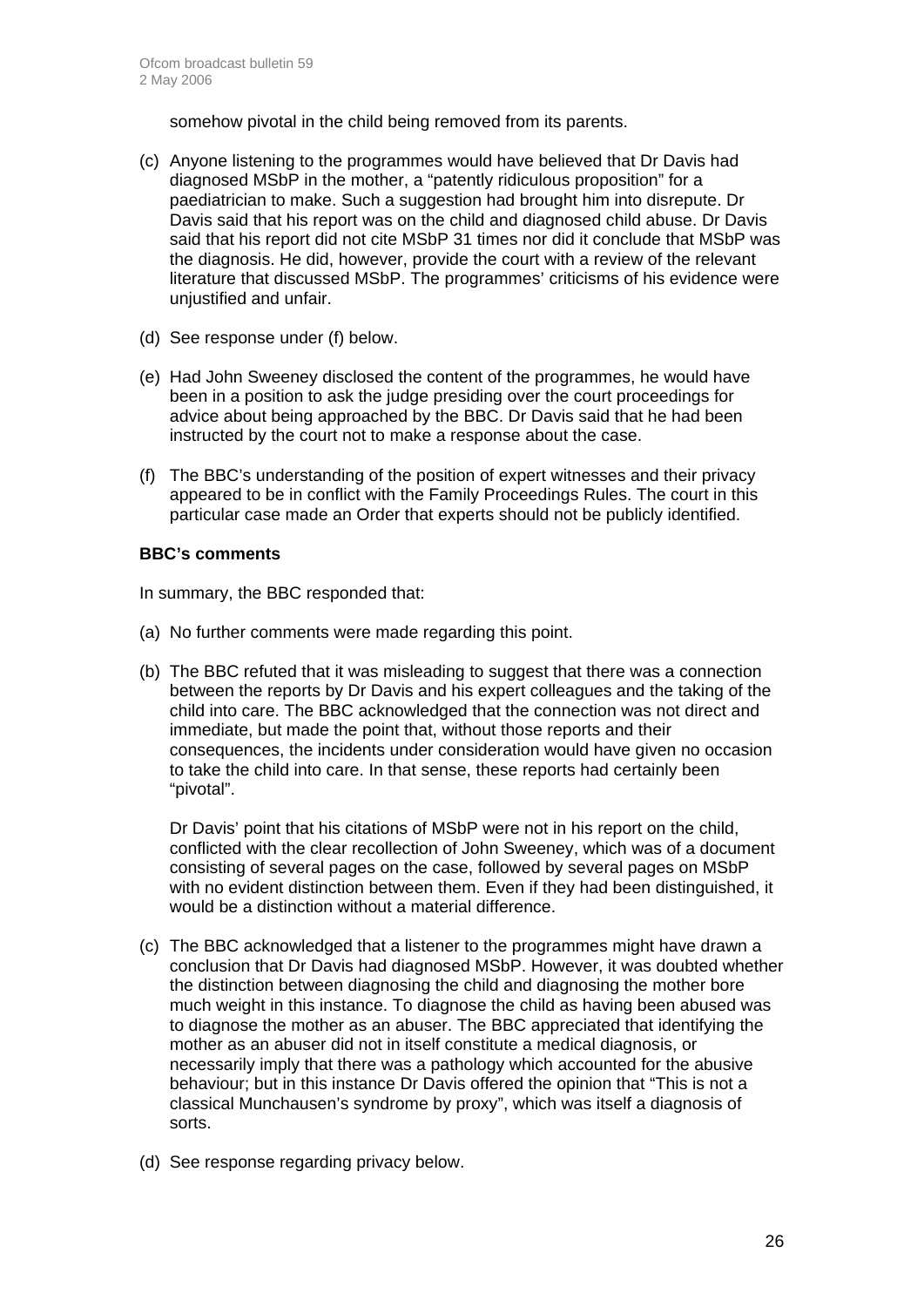- (e) If Dr Davis was legally inhibited from making any public comment on the case in question, it was unclear how further advice from the court or his legal advisers could have altered that fact. The BBC said that the court might have restrained him from commenting on the case, but it had no power to prevent him from disclosing that restraint.
- (f) The BBC said that it would abide by any relevant court order.

#### **Decision**

Ofcom's statutory duties include the application, in the case of all television and radio services, of standards which provide adequate protection to members of the public and all other persons from unfair treatment in programmes included in such services and from unwarranted infringement of privacy in the making and broadcasting of programmes. Where there appears to have been unfairness in the making of a programme, this will only result in a finding of unfairness, if Ofcom finds that it has resulted in unfairness to the complainant in the programme, as broadcast.

In carrying out its duties, Ofcom has regard to the need to secure that the application of these standards is in the manner that best guarantees an appropriate level of freedom of expression. Ofcom is also obliged to have regard in all cases, to the principles under which regulatory activities should be transparent, accountable, proportionate, consistent and targeted only at cases in which action is needed.

This case was referred to Ofcom's Fairness Committee for consideration. The Committee's decision is set out below, by reference to each of the heads of Dr Davis's complaint. It is clear that investigative journalism is important in reporting on matters of public concern. Such matters are quite properly the subject of broadcast programmes (subject to any legal restraints imposed) and broadcasters are entitled to address and debate them fully in television and radio programmes. However, it is essential not only to the parties directly concerned but also to listeners and viewers, that such reports should be accurate in all material respects so as not to cause unfairness. Where a damaging critique is made of an individual or organisation, who does not participate, for whatever reason in the programme, care should be taken to ensure that their views are not misrepresented.

The Committee considered that there was a clear public interest in examining the circumstances surrounding the role played by expert witnesses in the case, and the concerns raised by the mother of the child who was taken into care about the report considered by the court. An appropriate level of freedom of expression should be preserved for both the broadcaster and any person directly affected by the programme, including the complainant. When considering the broadcast in this case, we took into account the unique sensitivities facing investigative journalists when reporting matters relating to challenges from accused parents in child protection cases and the importance of investigative based journalism in assisting the public's understanding of these matters.

(a) Dr Davis complained that he was not given the full content of the programmes before broadcast by the programme makers. Although he was not able to respond, Dr Davis said that had he known the full content, he might have sought further advice from the court or legal advisers and this might have resulted in a different outcome.

The information that contributors to a programme should be given in order to be dealt with fairly include being told what the programme was about, why they are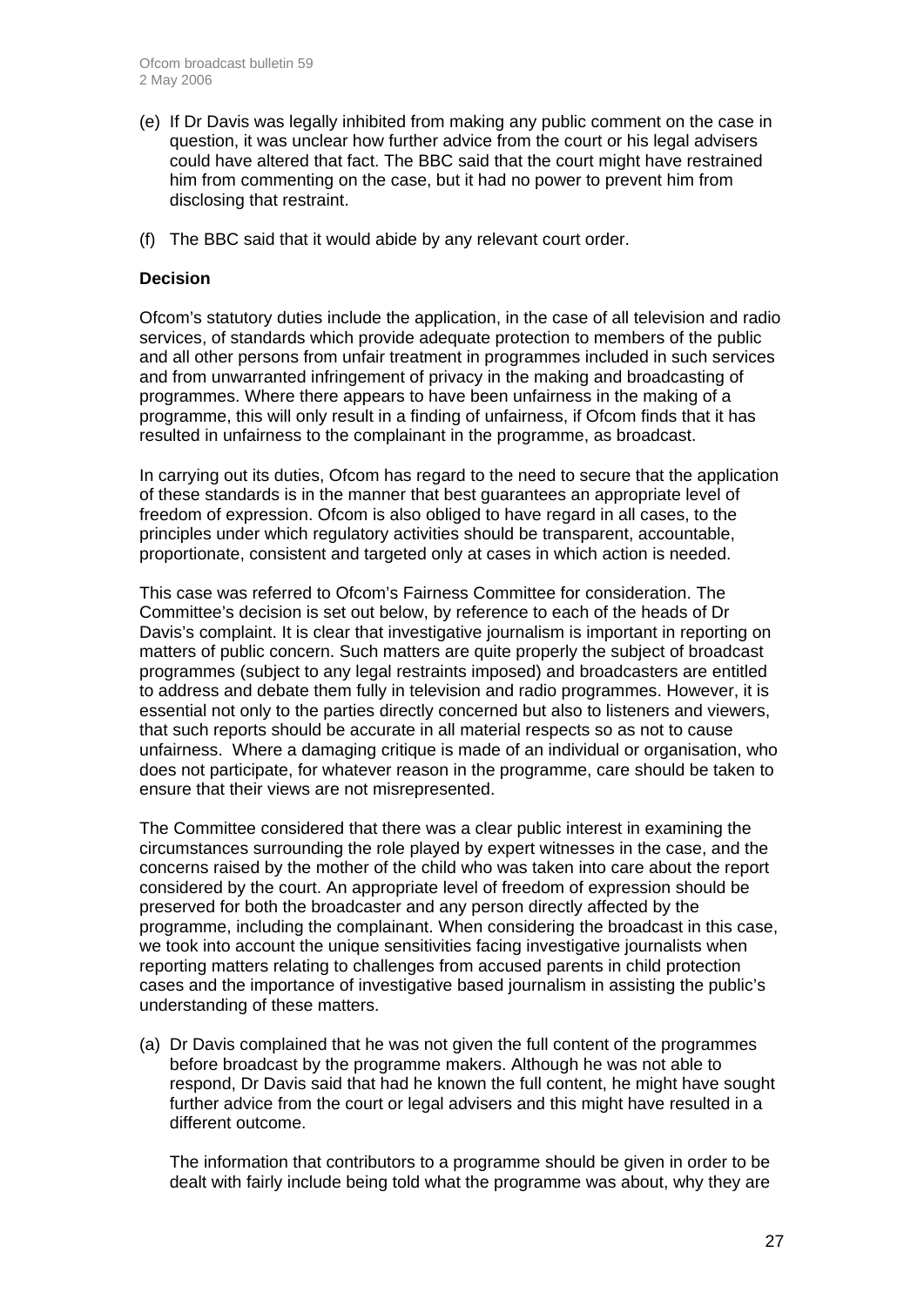being contacted, what kind of contribution they are expected to make and the areas of questioning to be covered.

The Committee considered that although John Sweeney's email of 8 January 2004 to Dr Davies did go some way to inform him about the nature and purpose of the programme and made clear that he was being offered an interview, it did not make sufficiently clear what the parameters of the intended broadcast were and what the programme's focus was to be. The email contained a list of questions. Although serious in nature, they contained no detail about the background to the intended programmes or the context in which the questions were being put to Dr Davis. The Committee considered that the questions appeared to have been intended to elicit information from him rather than being posed in order to make serious allegations against his medical expertise, professional conduct and competence.

The Committee noted that the BBC itself had acknowledged that the programme makers could have been clearer in their communication with Dr Davis and that more effort should have been made on their part.

Taking all this into account, the Committee considered that the programme makers had failed to treat him as fairly as they should have done in the making of these programmes. However, in these circumstances, the Committee was unable to conclude that acting more fairly in these respects, would on its own have avoided unfairness to Dr Davis in the programmes as broadcast, especially since Dr Davis appeared to be unable to respond to any allegations. The Committee found no unfairness to Dr Davis in this respect.

However, the BBC had to ensure that without such a response from Dr Davis the programmes themselves were not unfair to him (see below).

(b) Dr Davis complained that the broadcasts exaggerated and misrepresented his role in the court proceedings. Contrary to what was implied in the broadcasts, he was not the treating paediatrician but had been asked by the solicitors to the mother of the child at the centre of the case to prepare an independent report for the court. The child was already in foster care when he was first contacted and was not taken into care as a result of the report as suggested in the programmes. Dr Davis said that he was one of three paediatric expert witnesses who gave evidence, all of whom came to the same conclusion about the case. The fact that the programmes focused almost entirely on his evidence and did not put it into context portrayed him in a bad light, and there was an unnecessary use and repetition of his name throughout the programmes.

Where an individual or organisation is mentioned in a programme or discussed in their absence, care should be taken to ensure that their views are not misrepresented. It is also important to ensure wherever possible, that reporting is accurate so that the position of the non-participant is not misrepresented.

The Committee considered that Dr Davis was not presented accurately in the programmes as being one paediatrician of three that had given their expert opinion in this case. Instead he was singled out. *Breakfast* stated that he was "the lead doctor in coming to the conclusion that the mother must have been the perpetrator" (which was not the case). Also, the tone and emphasis of both reports was on Dr Davis as the motivating force in removing the child from its mother.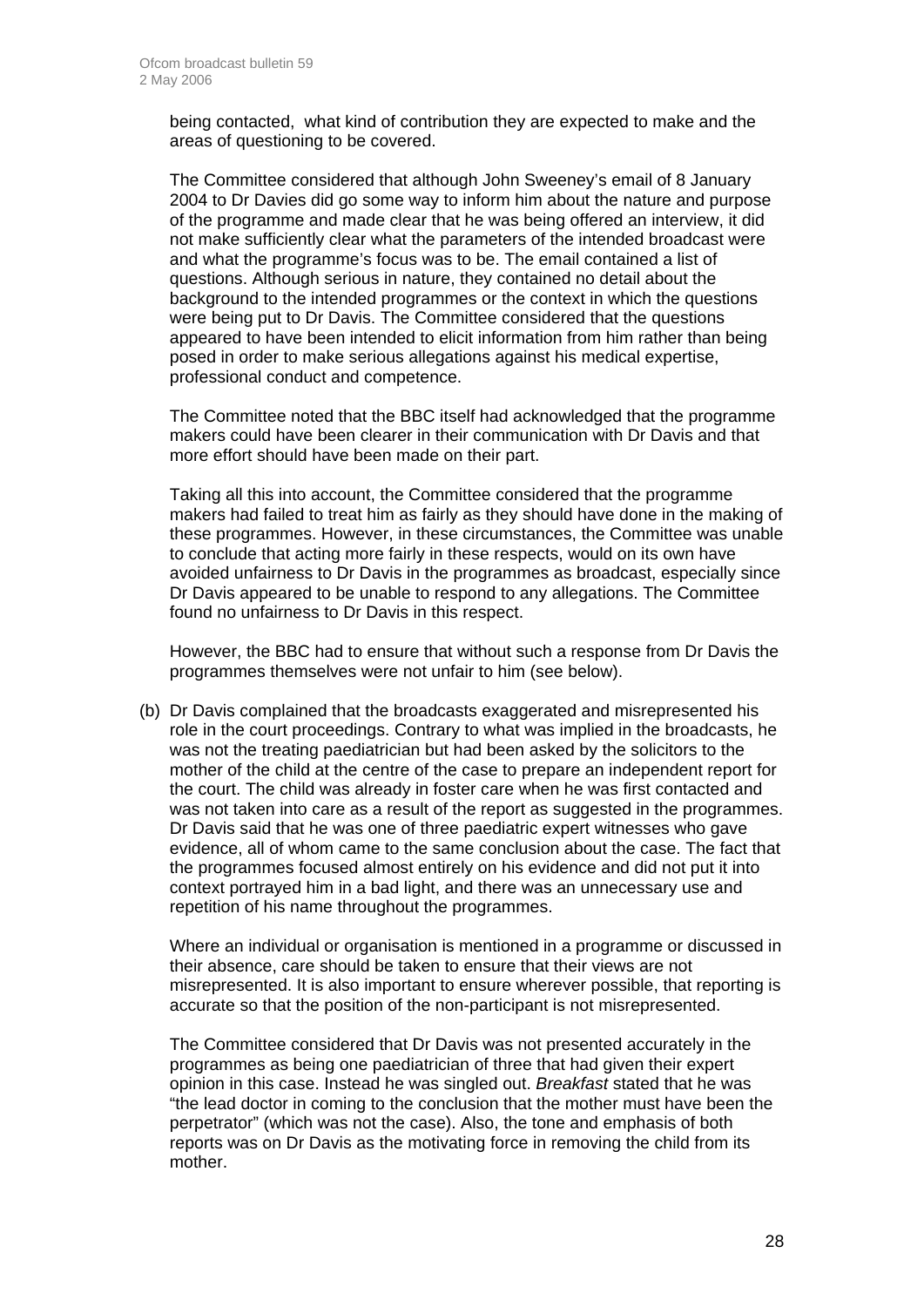The *Today* programme stated that it was as a result of Dr Davis' report and the reports of others that the child had been taken into foster care.

*Breakfast* had reported it was directly as a result of his report - and his alone that the decision was taken to remove the child from the care of its mother. It was also noted that the programme had stated that "this is in the report by Doctor Paul Davis. [H]e is the problem".

It was noted that the BBC had now acknowledged that the connection between Dr Davis' report and the taking into foster care of the child, was not "direct and immediate" as had been suggested by the programmes but that the programmes had given "a very different impression of [his] involvement" in the case.

The Committee found that these inaccuracies and false impressions had resulted in unfairness to Dr Davis in the programmes as broadcast.

(c) Dr Davis complained that the broadcasts contained information that was factually incorrect and portrayed him in a bad light. For example, he said that he did not diagnose MSbP in the child's mother. He had not ignored significant medical evidence. It was not necessary in these circumstances to meet the mother. He also complained that the broadcasts harmed his professional standing among patients, colleagues and the courts.

The Committee noted that both *Today* and *Breakfast* had implied that Dr Davis was the treating paediatrician rather than an independent expert in the case. This was inaccurate and unfair in the context of the programmes, for the reasons set out below.

The *Breakfast* programme introduced the report as a case "concerning a mother [who] claims that her baby has been taken away from her after an allegation of Munchhausen Syndrome by Proxy" and later stated that Dr Davis had found in his report that the mother had "attempted to smother her child four times." The *Today* programme had introduced Dr Davis as "a leading expert on Munchausen Syndrome by Proxy" and referred to MSbP several times throughout the report. Although Dr Davis was quoted in the programme as saying that the case was "not a classical Munchausen Syndrome by Proxy", the Committee was satisfied that listeners would have been left with the impression that the case concerned a form of MSbP.

Moreover, the Committee noted that Dr Davis referred to himself in his complaint as being misrepresented as the treating paediatrician in the case. The Committee considered that the use of such remarks as describing Dr Davis as "the lead doctor in coming to the conclusion…" in the *Breakfast* programme and "a leading expert on MSbP…" in the *Today* programme, had lead to the reports implying that he was the treating paediatrician and that he had made a diagnosis of MSbP without having ever met the mother. The reports then challenged whether this was "best practice". The Committee considered this not only misrepresented his role but was also unfair in that it implied professional incompetence on his part.

As for the allegation in the programme(s) that his medical evidence was flawed in that it had ignored certain factors which should have been taken into account, the Committee noted the Court of Appeal judgment which had been issued shortly after the broadcasts, had found no errors in the medical evidence in the case.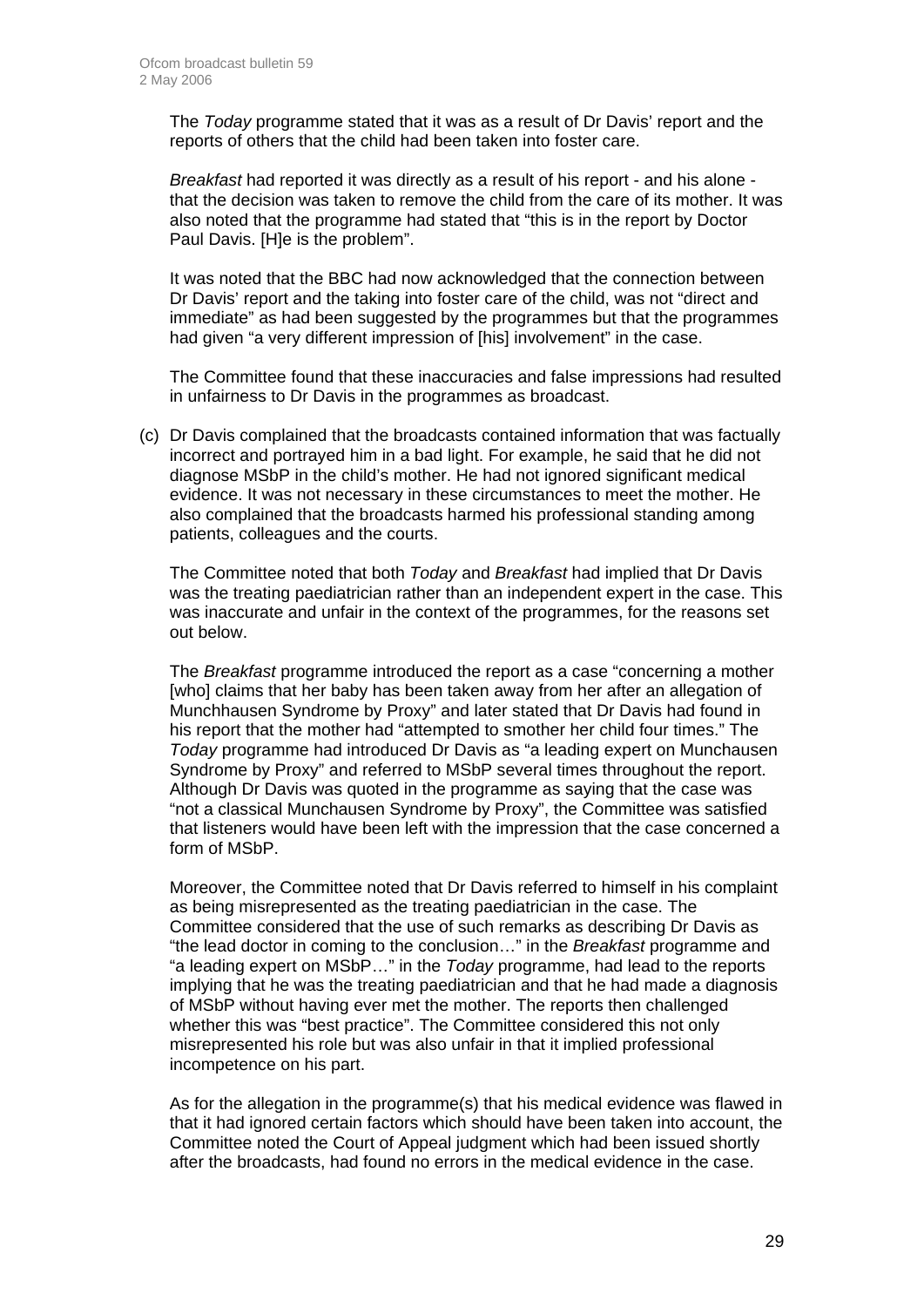The Committee recognised that it is legitimate for programmes to raise matters of genuine public concern, and fairness can not necessarily be judged with the benefit of hindsight (for instance, in this case, the result of the Court of Appeal). However, in this particular case, undue weight was given to Dr Davis not having met the mother or the child; not having considered the family's medical history which included incidences of sudden infant death; or the possibility that the cause of the child's seizures could be due to natural causes such as a rotavirus infection.

The Committee also considered that listeners might have concluded that he had failed to do a good job or had been excessively dogmatic or evangelical in his approach to the protection of children from abuse. This was unfair.

In view of the above, the Committee considered that the reports had contained information that was factually incorrect and which had suggested that Dr Davis' medical evidence was flawed. The reports had also unfairly criticised Dr Davis in a way which was likely to have led those listening to an unfair impression of him and his professional competence.

(d) Dr Davis complained that he was identified by name as the expert witness in an active court case under the Children Act 1989 that concerned the welfare of a child and which was held in private to protect the child's interests. Extracts from his report were also read out in the programmes. Dr Davis said that he had felt intimidated by this.

The Committee took into account the fact that the correspondence sent to Dr Davis by the BBC before the programmes were broadcast did not indicate, expressly, that Dr Davis would be identified by name in the programmes. He was not therefore made aware in advance of the fact that he was to be named in the broadcasts (see head (a) above). The *Today* programme had also referred to the court proceedings that had resulted in the child being taken into care as being "held in secret and everyone involved cannot be identified".

The Committee found that although it is not necessarily unfair to identify an expert by name, the naming of Dr Davis and him alone, in what was a sensitive case and in circumstances likely to lead to adverse audience reaction given the context of these broadcasts (see above) had resulted in unfairness to him. In particular, he was identified when extracts from his report – sometimes inaccurately – were referred to; his role was exaggerated and misrepresented (he was the only one of three experts in the case who was named); and the proceedings were still active (see (e) below). This had resulted in unfairness to him.

The Committee also noted that the BBC chose to refer to the private nature of family courts as being held in "secret". These words are not synonyms and carry very different emotional weight, not least in relation to legal proceedings.

(e) Dr Davis complained that he was denied a right to reply to the criticisms of him as the judge in the case, which was still active at the time of the broadcasts, had asked him not to make any public comment. To have commented would have placed him in contempt of court.

Where a programme alleges wrongdoing or incompetence, or contains a damaging critique of an individual or an organisation, those criticised should normally be given an appropriate and timely opportunity to respond to or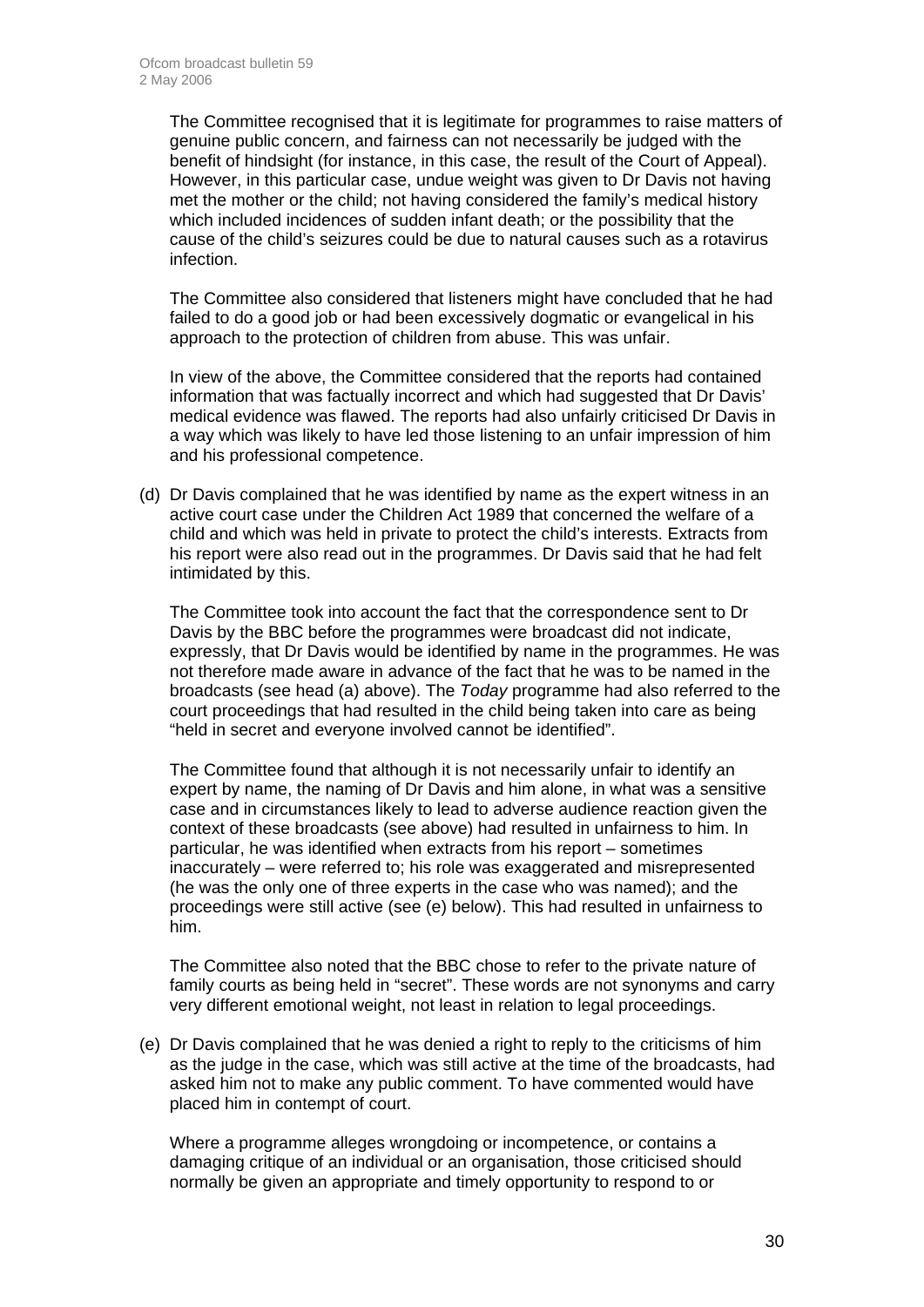comment on the arguments and evidence contained in the programme.

In this case, it was clear that the broadcasts had contained a damaging critique of Dr Davis and the evidence contained in his report and had made allegations regarding the nature and effect of his role in the proceedings. It was also clear that the BBC had written to Dr Davis by email five days before the broadcasts putting a number of questions to him of a serious nature.

Dr Davis' evidence is that he sought the advice of the judge in the case as to whether he could respond to those questions and was told that he should not make any public comment on the proceedings which were still active and being held in private to protect the child concerned. Believing that this meant that he should have no further contact with the BBC, he failed to respond to any of the questions put in the emails to him.

On the question whether Dr Davis had been provided with an appropriate and timely opportunity to respond, the Committee considered that whilst the questions put to Dr Davis by email covered serious issues, they did not make sufficiently clear to him what the focus and tone of the piece was to be (see above).

In addition, the Committee noted that at the time the BBC was seeking a response from Dr Davis, it was known that legal proceedings were still active. However, neither the *Today* nor *Breakfast* programmes made this clear.

In this particular case: where Dr Davis had failed to respond at all to the issues and questions put to him; given the exceptional circumstances and particular sensitivities surrounding the court case; that the proceedings were conducted confidentially under the Children Act 1989; and that the programme makers knew that they were intending to be highly critical of him, the Committee considered that there was an exceptional onus on the programme makers to have made more effort/taken further steps to ascertain, either from Dr Davis or the court itself why he had not responded to the emails and to verify the facts before broadcast. Whilst there could be no guarantee that Dr Davis would have felt able to say more, the fact that further efforts were not made to contact him or find out why he hadn't responded, was coupled with the fact that he was not given as full information as he might have been about the content of the broadcasts.

In circumstances where the subject of a damaging critique is given a right to reply but has not exercised it, broadcasters are expected to reflect this position fairly in the programme. Had the broadcaster made more efforts to verify the position, it is likely that it would have been able to reflect Dr Davis's position more fairly by stating that Dr Davis was unable to comment on the case.

However, the *Today* programme had simply stated that "Dr Davis had declined to comment". The Committee took the view that to attribute a statement in response to Dr Davis that was not entirely correct was manifestly unfair to him.

*Breakfast* made no reference at all as to whether Dr Davis had been asked to comment or whether or not he had responded to the points raised in the report. Nor, as stated above, did either programme make it clear that the legal proceedings were still ongoing.

(f) Dr Davis complained that his privacy was unwarrantably infringed in the broadcast of the programmes in that he was identified by name as the expert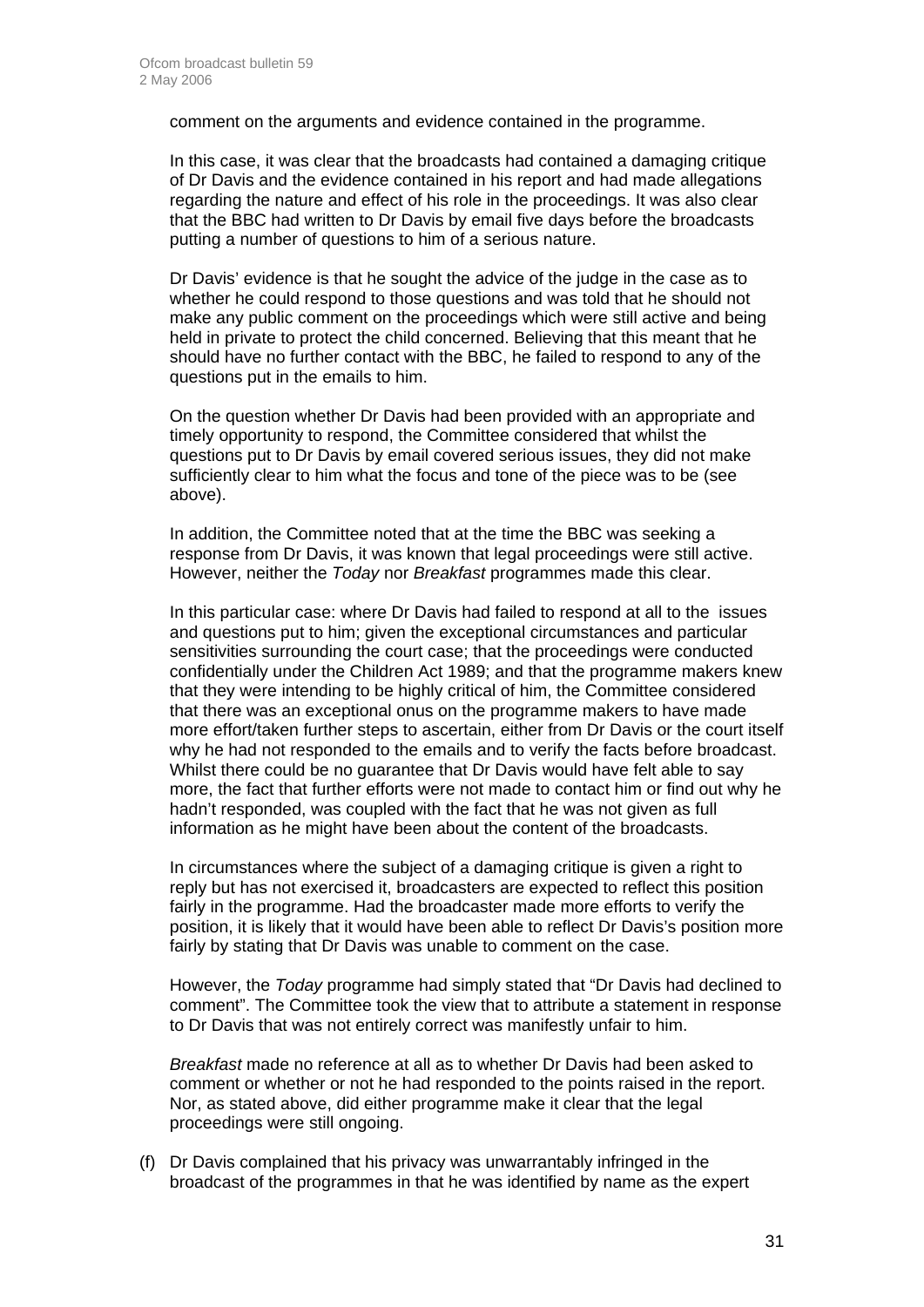witness to a case held in private.

The Committee noted that the legal proceedings in this case were under the Children Act 1989 and were held in private in order to protect the identity of the child concerned. In such circumstances, Dr Davis, as an expert in the case, might have expected a degree of anonymity - (a court order prohibiting the disclosure of Dr Davis' name was made shortly after the broadcasts) – but this was not the same as a right to privacy, in human rights terms which was concerned with the right to a private (home and family) life.

Therefore the Committee did not find that the BBC, in identifying Dr Davis in the reports, had infringed a right of privacy, as claimed by Dr Davis.

**Accordingly, Ofcom's Fairness Committee upheld almost all of Dr Davis' complaint of unfair treatment. It did not uphold his complaint of unwarranted infringement of privacy.** 

**Ofcom directed the BBC to broadcast a summary of its findings.**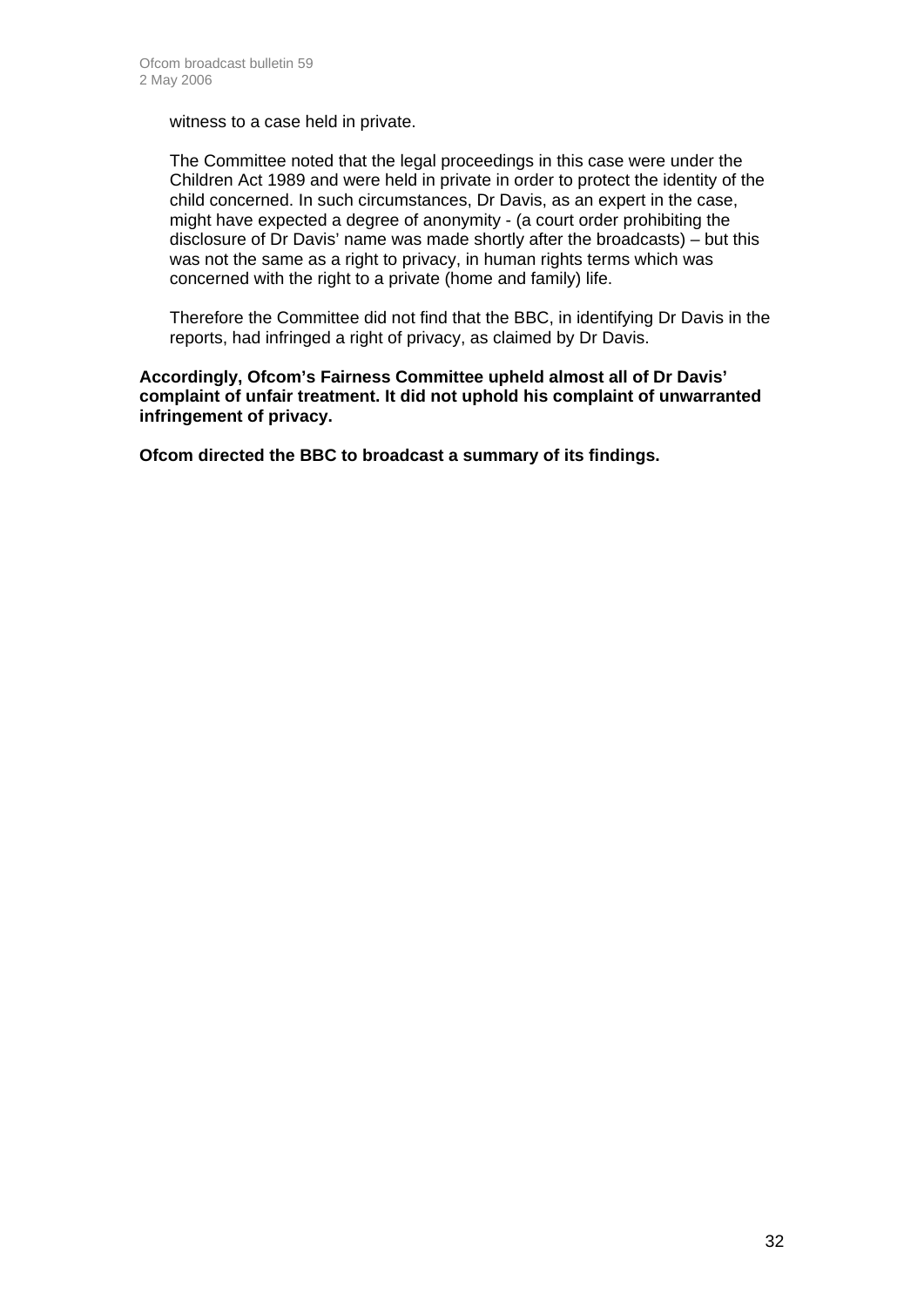# **Other programmes not in breach/out of remit**

# **29 March – 11 April 2006**

|                              |             |                     |                                     | No of          |
|------------------------------|-------------|---------------------|-------------------------------------|----------------|
| Programme                    | <b>Date</b> | <b>Channel</b>      | <b>Category</b>                     | complaints     |
| 4 Music                      | 14/02/2006  | Channel 4           | Dangerous Behaviour                 | 1              |
| 4 Music                      | 20/03/2006  | Channel 4           | Dangerous Behaviour                 | 1              |
| Adopt a Grandad              | 28/03/2006  | Channel 4           | <b>Generally Accepted Standards</b> | 1              |
| <b>BBC Breakfast News</b>    | 26/03/2006  | BBC1                | <b>Generally Accepted Standards</b> | 1              |
| <b>BBC Midlands Today</b>    | 14/02/2006  | BBC1                | <b>Generally Accepted Standards</b> | 1              |
| <b>BBC News</b>              | 09/02/2006  | BBC1                | <b>Subtitles</b>                    | 1              |
| <b>BBC News</b>              | 28/03/2006  | BBC1                | Due Impartiality                    | 1              |
| <b>BBC News</b>              | 30/03/2006  | BBC <sub>1</sub>    | Inaccuracy/ Misleading              | $\overline{2}$ |
| <b>BBC News</b>              | 28/03/2006  | BBC1                | Inaccuracy/ Misleading              | 1              |
| <b>BBC News</b>              | 31/03/2006  | BBC <sub>1</sub>    | Inaccuracy/ Misleading              | 1              |
| <b>BBC Scotland</b>          | 12/12/2005  | <b>BBC Scotland</b> | Offence                             | 1              |
| <b>BBC Weather</b>           | 05/04/2006  | BBC1                | Inaccuracy/ Misleading              | 1              |
| <b>Brainiac</b>              | 26/03/2006  | <b>Sky Three</b>    | <b>Generally Accepted Standards</b> | 1              |
| <b>Brainiac</b>              | 09/04/2006  | Sky One             | <b>Generally Accepted Standards</b> | 1              |
| <b>Brat Camp</b>             | 08/02/2006  | Channel 4           | U18s in Programmes                  | $\overline{2}$ |
| <b>Brat Camp</b>             | 22/02/2006  | Channel 4           | U18s in Programmes                  | 1              |
| <b>Breakfast</b>             | 22/03/2006  | BBC <sub>2</sub>    | <b>Generally Accepted Standards</b> | 1              |
| <b>Celebrity Big Brother</b> | 25/01/2006  | Channel 4           | Misleading                          | 1              |
| <b>Central News</b>          | 20/03/2006  | ITV1                | Sex / Nudity                        | 1              |
| <b>Champions League</b>      | 28/03/2006  | ITV1                | <b>Generally Accepted Standards</b> | 1              |
| Channel 4 News               | 09/03/2006  | Channel 4           | Inaccuracy/ Misleading              | 1              |
| <b>Channel 4 News</b>        | 22/03/2006  | Channel 4           | Animal welfare                      | 1              |
| Channel S                    | 19/03/2006  | Channel S           | Advertising                         | 1              |
| Channel S                    | 28/03/2006  | Channel S           | Offensive language                  | 1              |
| Channel S                    | 30/03/2006  | Channel S           | Violence                            | 1              |
| <b>CITV Trailer</b>          | 03/04/2006  | ITV1                | <b>Generally Accepted Standards</b> | 1              |
| <b>Comedy Unit</b>           | 12/03/2004  | <b>BBC Scotland</b> | Offence                             | 1              |
| Commonwealth Games 2006      | 22/03/2006  | BBC1                | Offensive language                  | 1              |
| Commonwealth Games 2006      | 31/03/2006  | BBC1                | Due Impartiality                    | 1              |
| <b>Coronation Street</b>     | 28/03/2006  | ITV1                | Sponsorship                         | 1              |
| <b>Coronation Street</b>     | 27/03/2006  | ITV1                | Other                               | 1              |
| <b>Coronation Street</b>     | 26/03/2006  | ITV1                | <b>Generally Accepted Standards</b> | 1              |
| <b>Coronation Street</b>     | 30/03/2006  | ITV1                | Inaccuracy/Misleading               | 1              |
| <b>Coronation Street</b>     | 31/03/2006  | ITV1                | Substance abuse                     | 1              |
| <b>Coronation Street</b>     | 03/04/2006  | ITV1                | Advertising                         | 1              |
| Countdown                    | 27/03/2006  | Channel 4           | <b>Generally Accepted Standards</b> | 1              |
| Countdown                    | 08/04/2006  | Channel 4           | <b>Generally Accepted Standards</b> | 1              |
| Dancing on Ice               | 29/03/2006  | ITV1                | Other                               | 1              |
| Deal Or No Deal              | 22/03/2006  | Channel 4           | Competitions                        | 1              |
| Deal Or No Deal              | 31/03/2006  | Channel 4           | Competitions                        | 1              |
| Deal Or No Deal              | 05/04/2006  | Channel 4           | Competitions                        | 1              |
| Derren Brown: Trick of the   |             |                     |                                     |                |
| Mind                         | 16/04/2006  | Channel 4           | Religious offence                   | $\overline{2}$ |
| Dismissed                    | 23/03/2006  | MTV                 | <b>Generally Accepted Standards</b> | 1              |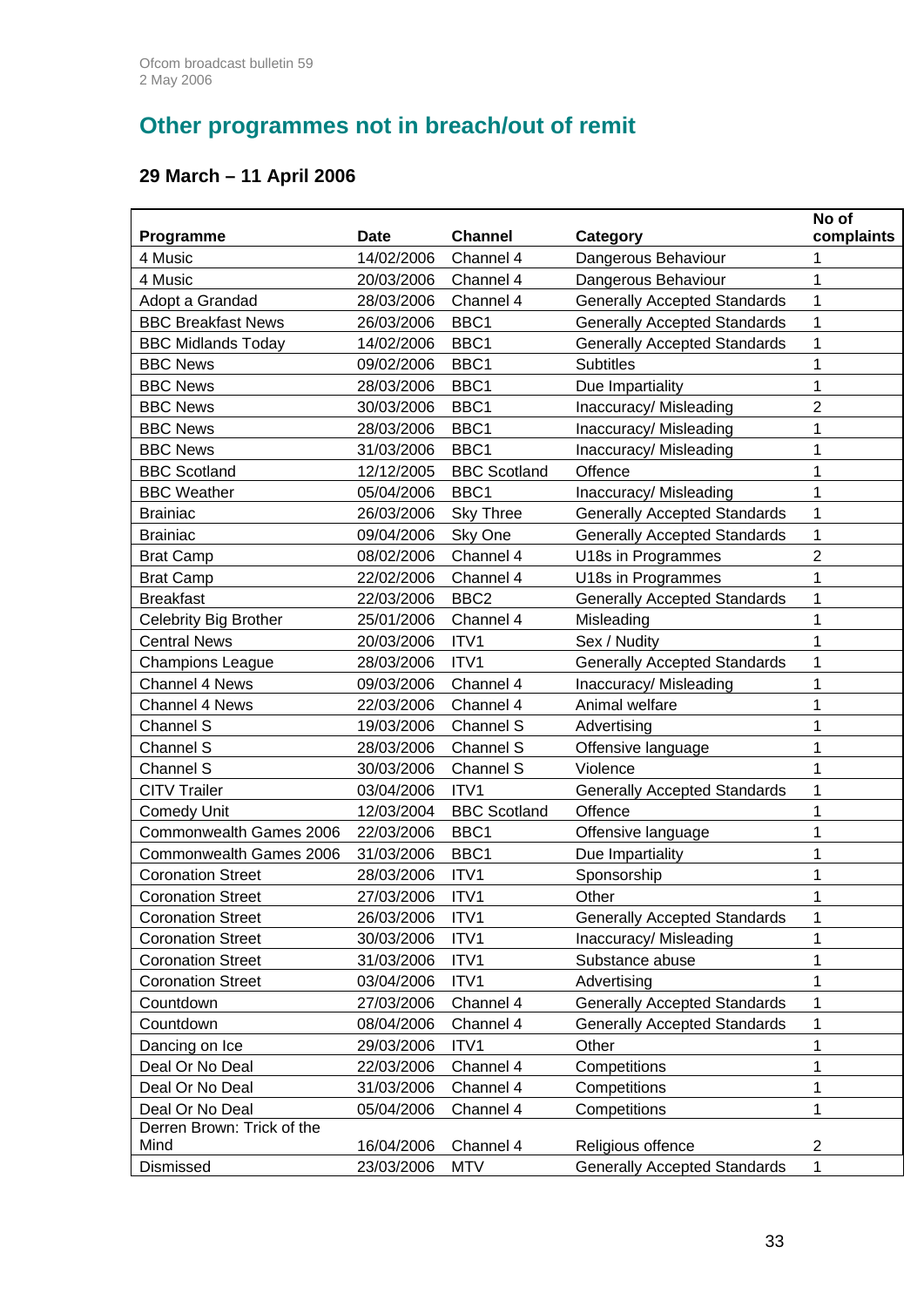| Dispatches                      | 21/11/2005 | Channel 4         | Impartiality                        | 1              |
|---------------------------------|------------|-------------------|-------------------------------------|----------------|
| Dispatches: After School        |            |                   |                                     |                |
| Arms Club                       | 03/04/2006 | Channel 4         | U18s in Programmes                  |                |
| Doctors                         | 24/03/2006 | BBC1              | Sex/Nudity                          | 1              |
| Doctors                         | 23/03/2006 | BBC1              | Sex/Nudity                          | 1              |
| Dog Borstal                     | 20/03/2006 | BBC <sub>3</sub>  | Animal welfare                      | 1              |
| Don't Blame the Koalas          | 01/04/2006 | Five              | Dangerous Behaviour                 | 1              |
| Dream Team                      | 26/03/2006 | Sky One           | Sex/Nudity                          | 1              |
| EastEnders                      | 28/03/2006 | BBC1              | Violence                            | 1              |
| EastEnders                      | 29/03/2006 | BBC1              | Sex/Nudity                          | 1              |
|                                 |            |                   | Crime                               |                |
| EastEnders                      | 02/04/2006 | BBC1              | Incitement/Encouragement            | 1              |
| EastEnders                      | 23/03/2006 | BBC1              | <b>Generally Accepted Standards</b> | 1              |
| Emmerdale                       | 02/03/2006 | ITV1              | Inaccuracy/ Misleading              | 1              |
| Emmerdale                       | 29/03/2006 | ITV1              | <b>Generally Accepted Standards</b> | 1              |
| Emmerdale                       | 05/04/2006 | ITV1              | Sex/Nudity                          | 1              |
| <b>Everybody Hates Chris</b>    | 22/03/2006 | Five              | Offensive language                  | 1              |
| <b>Five News</b>                | 26/03/2006 | Five              | <b>Generally Accepted Standards</b> | 1              |
| Food Uncut                      | 20/02/2006 | <b>UKTV Food</b>  | <b>Generally Accepted Standards</b> | 1              |
| <b>Footballers' Wives</b>       | 23/03/2006 | ITV1              | Substance abuse                     | 1              |
| Footballers' Wives              | 06/04/2006 | ITV1              | Violence                            | $\overline{2}$ |
| Friends                         | 03/04/2006 | Channel 4         | Scheduling                          | 1              |
| Gay Date TV                     | 21/01/2006 | Gay Date TV       | Other                               | 1              |
| Gay Date TV                     | 27/03/2006 | Gay Date TV       | U18s in Programmes                  | 1              |
| George Galloway                 | 19/03/2006 | Talksport         | Inaccuracy/ Misleading              | 1              |
| <b>GMTV</b>                     | 23/03/2006 | ITV1              | Due Impartiality                    | 1              |
| <b>GMTV</b>                     | 24/03/2006 | ITV1              | Offensive language                  | 1              |
| <b>GMTV</b>                     | 06/04/2006 | ITV1              | Competitions                        | 1              |
| Gordon Ramsay's Christmas       |            |                   |                                     |                |
| F Word                          | 21/12/2005 | Channel 4         | Offensive language                  | 1              |
| Grab a Grand                    | 15/11/2005 | You TV            | Offence                             | 1              |
| <b>Granada News</b>             | 13/03/2006 | ITV1              | <b>Generally Accepted Standards</b> | 1              |
| <b>Grand Designs</b>            | 05/04/2006 | Channel 4         | Inaccuracy/ Misleading              | 1              |
| Grandstand                      | 01/04/2006 | BBC1              | Sex/Nudity                          | 1              |
| <b>Greatest TV Cock-Up</b>      |            |                   |                                     |                |
| Moments                         | 05/04/2006 | Five              | <b>Generally Accepted Standards</b> | 1              |
| Green Wing                      | 26/03/2006 | Channel 4         | Animal welfare                      | $\overline{2}$ |
| Green Wing                      | 31/03/2006 | Channel 4         | Sex/Nudity                          | $\mathfrak{S}$ |
| greyhound racing                | 03/04/2006 | <b>Sky Sports</b> | Animal welfare                      | 1              |
| Gumball 3000                    | 01/02/2006 | Channel 4         | Danerous behaviour                  | 1              |
| I Didn't Divorce My Kids        | 28/02/2006 | BBC1              | U18s in Programmes                  | 1              |
| Ice Age                         | 01/04/2006 | ITV1              | Scheduling                          | $\overline{2}$ |
| It's My Life                    | 27/03/2006 | ITV1              | Due Impartiality                    | 3              |
| <b>ITV News</b>                 | 13/03/2006 | ITV1              | <b>Generally Accepted Standards</b> | 1              |
| <b>ITV News</b>                 | 21/03/2006 | ITV1              | <b>Generally Accepted Standards</b> | 1              |
| <b>ITV News</b>                 | 23/03/2006 | ITV1              | Inaccuracy/ Misleading              | $\mathbf 2$    |
| <b>ITV News</b>                 | 08/04/2006 | ITV1              | <b>Generally Accepted Standards</b> | $\mathfrak{S}$ |
| James Blunt: Video<br>Exclusive | 03/03/2006 | Channel 4         | Dangerous Behaviour                 | 1              |
| James Whale Show                | 28/03/2006 | Talksport         | <b>Generally Accepted Standards</b> | 1              |
| Jamie's Great Escape            | 06/11/2005 | More4             | Offensive language                  | 1              |
|                                 |            |                   |                                     |                |
| Jamie's Great Escape            | 16/11/2005 | Channel 4         | Offensive language                  | 1              |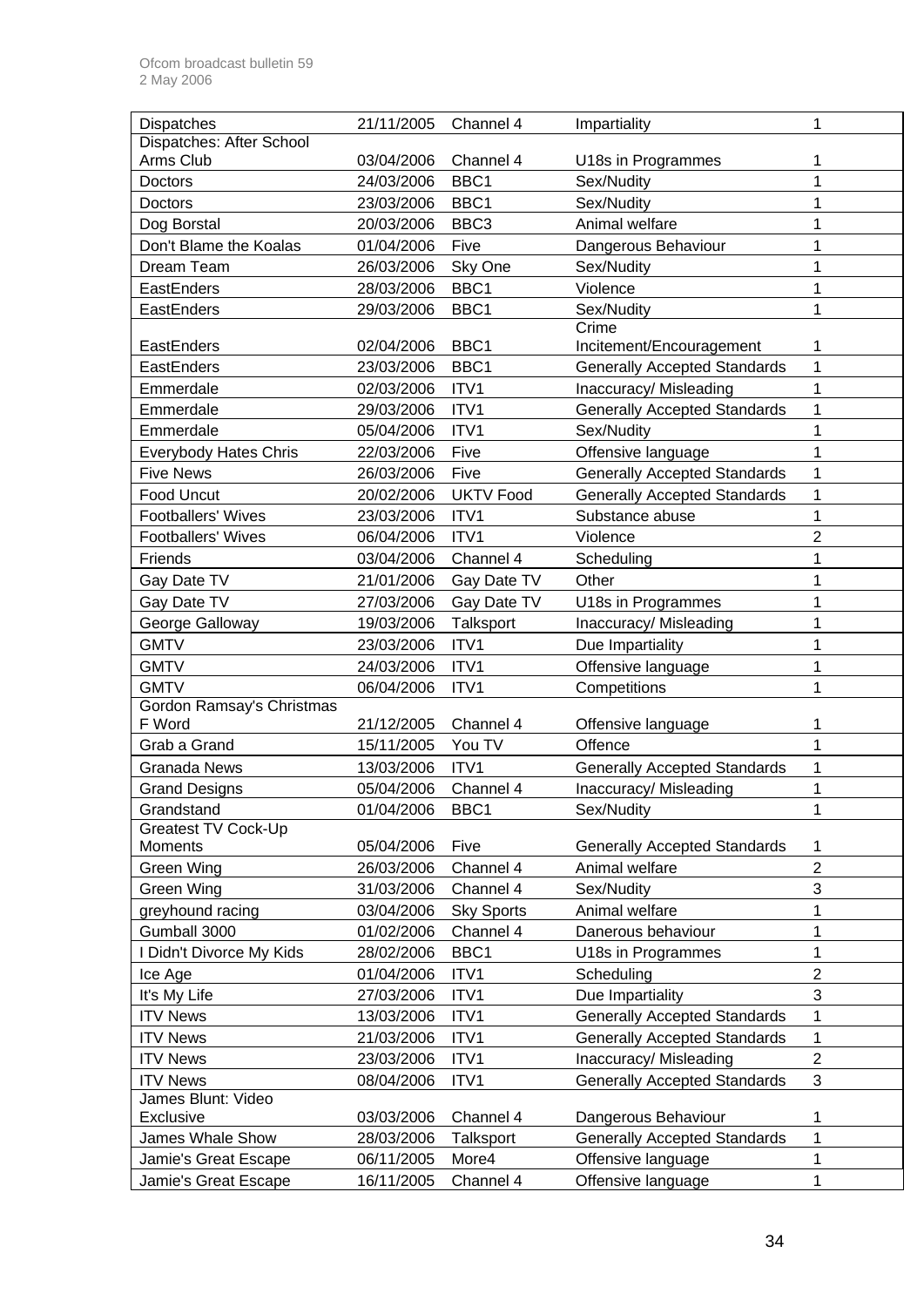| Jetix                                               | 01/03/2006 | <b>Jetix</b>       | Competitions                        | 1              |
|-----------------------------------------------------|------------|--------------------|-------------------------------------|----------------|
|                                                     |            | <b>BBC</b> Radio   |                                     |                |
| John Turner                                         | 03/02/2006 | <b>Bristol</b>     | Religious offence                   | 1              |
| Johnnie Walker Show                                 | 27/03/2006 | <b>BBC Radio 2</b> | Offensive language                  | 1              |
| Key103FM                                            | 07/02/2006 | <b>Key 103</b>     | Competitions                        | 1              |
| Key103FM                                            | 03/02/2006 | <b>Key 103</b>     | Competitions                        | 1              |
| Legal TV                                            | 02/03/2006 | Legal TV           | Inaccuracy/ Misleading              | 1              |
| Let's Talk Sex                                      | 22/03/2006 | Channel 4          | Sex/Nudity                          | 1              |
|                                                     |            | Sport XXX          |                                     |                |
| Live & European<br><b>LUSU Sabattical Elections</b> | 06/02/2006 | <b>Babes</b>       | Sex/Nudity                          | 1              |
| 2006                                                | 09/03/2006 | <b>Bailrigg FM</b> | Offensive language                  | 1              |
| Making the Band                                     | 19/03/2006 | <b>MTV</b>         | <b>Generally Accepted Standards</b> | 1              |
| Mourinho's Ultimate +10                             |            |                    |                                     |                |
| Team                                                | 01/04/2006 | Channel 4          | U18 Sexual/ Other offence           | 1              |
| MTV2                                                | 10/12/2005 | MTV <sub>2</sub>   | Sex/Nudity                          | 1              |
| Munchies                                            | 07/01/2006 | Five               | Offence                             | 1              |
| My Parents Are Aliens                               | 23/03/2006 | ITV1               | Offensive language                  | 1              |
| Naughty Week                                        | 26/03/2006 | Discovery          | Sex/Nudity                          | 1              |
| Newsnight                                           | 03/04/2006 | BBC <sub>2</sub>   | Due Impartiality                    | 1              |
| Pinochet in Suburbia                                | 26/03/2006 | BBC <sub>2</sub>   | Offensive language                  | 1              |
| Poirot                                              | 19/03/2006 | ITV1               | <b>Generally Accepted Standards</b> | 1              |
| Poirot                                              | 03/04/2006 | ITV1               | <b>Generally Accepted Standards</b> | 1              |
| Poor Little Rich Girls                              | 06/04/2006 | ITV1               | Inaccuracy/Misleading               | $\overline{2}$ |
| Popworld                                            | 05/03/2006 | Channel 4          | Danerous behaviour                  | 1              |
| Popworld                                            | 02/04/2006 | E4                 | <b>Generally Accepted Standards</b> | 1              |
| Pushing the Limits                                  | 18/03/2006 | <b>Bravo</b>       | <b>Generally Accepted Standards</b> | 1              |
| Quizmania                                           | 14/03/2006 | ITV1               | Animal welfare                      | 1              |
| Quizmania                                           | 01/04/2006 | ITV1               | <b>Subtitles</b>                    | 1              |
| Radio 1                                             | 30/03/2006 | <b>BBC Radio 1</b> | Offensive language                  | 1              |
| Radio City                                          | 03/02/2006 | Radio City 96.7    | Competitions                        | 1              |
| Radio Ga Ga                                         | 28/03/2006 | VH <sub>1</sub>    | Competitions                        | 1              |
|                                                     |            | 100-101FM          |                                     |                |
| Real Radio Glasgow                                  | 03/04/2006 | Real Radio         | Competitions                        | 1              |
| Richard and Judy                                    | 28/03/2006 | Channel 4          | <b>Generally Accepted Standards</b> | 1              |
| Richard and Judy                                    | 21/03/2006 | Channel 4          | <b>Generally Accepted Standards</b> | 1              |
| <b>Scotland Today News</b>                          | 08/11/2004 | <b>STV</b>         | Offence                             | 1              |
| <b>Sky News</b>                                     | 17/03/2006 | <b>Sky News</b>    | Due Impartiality                    | 1              |
| Taggart                                             | 22/03/2006 | ITV1               | Inaccuracy/ Misleading              | 14             |
| Taggart                                             | 22/03/2006 | ITV1               | <b>Generally Accepted Standards</b> | 1              |
| Take My Mother-in Law                               | 04/04/2006 | ITV1               | Religious offence                   | 1              |
| <b>Test Drive My Girlfriend</b>                     | 17/03/2006 | ITV <sub>2</sub>   | <b>Generally Accepted Standards</b> | 1              |
| The Armstrongs                                      | 05/04/2006 | BBC <sub>2</sub>   | Offensive language                  | $\overline{2}$ |
| The Bloody Circus                                   | 12/01/2006 | Channel 4          | Other                               | 1              |
| The Chatterley Affair                               | 20/03/2006 | BBC4               | Sex/Nudity                          | 1              |
| The Chatterley Affair                               | 28/03/2006 | BBC4               | Sex/Nudity                          | 1              |
| The Commander                                       | 27/03/2006 | ITV1               | Hypnosis/Subliminal                 | 1              |
| The Commander                                       | 27/03/2006 | ITV1               | <b>Generally Accepted Standards</b> | 3              |
| The Commander                                       | 03/04/2006 | ITV1               | Violence                            | 1              |
| The Commander                                       | 05/04/2006 | ITV1               | Sponsorship                         | 1              |
|                                                     |            | Hallmark           |                                     |                |
| The District                                        | 28/03/2006 | Channel            | Inaccuracy/ Misleading              | 1              |